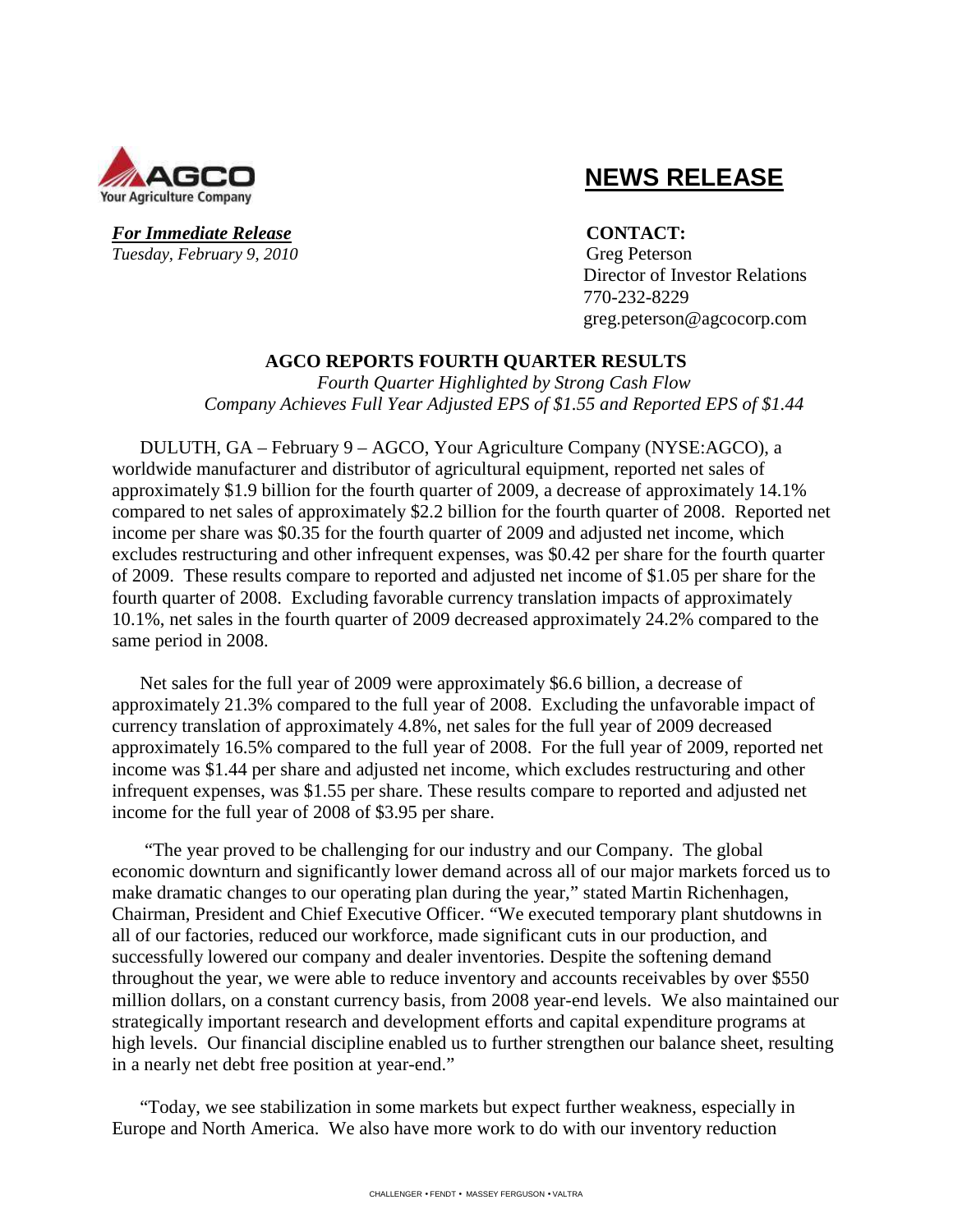initiatives. In the first quarter of 2010, we have scheduled temporary plant shutdowns aimed at effectively managing inventory levels while efficiently operating our plants. These temporary closures will negatively impact our first quarter 2010 results. Despite the softer market conditions we face today, the healthy, long-term fundamentals of our industry remain intact. We will continue to invest in new product development, distribution enhancements and productivity improvements to enable our growth and improve our profitability."

AGCO's South American region reported a sales increase of approximately 3.6% compared to the fourth quarter of 2008, excluding favorable currency translation impacts. Improving industry demand in Brazil produced most of the increase. The Europe/Africa/Middle East (EAME) region reported a sales decline of approximately 27.0% compared to the fourth quarter of 2008, excluding favorable currency translation impacts. Demand in the fourth quarter of 2009 continued to soften in France, Germany, Finland and Scandinavia, while the Russian and Eastern European markets remained extremely weak. In the North American region, sales in the fourth quarter declined approximately 42.0%, excluding favorable currency translation impacts, compared to the fourth quarter of 2008. Lower sales of utility tractors and hay products tied to the dairy and cattle sectors as well as dealer inventory reductions resulted in the decline.

Lower net sales and reduced gross margins contributed to a decline in income from operations for the fourth quarter of 2009. Gross margins declined due to lower production volumes and a weaker product mix, partially offset by factory cost containment initiatives. The Company maintained its investment in new product development, resulting in engineering expense in the full year of 2009 at levels comparable to the prior year. Unit production of tractors and combines for the fourth quarter of 2009 was approximately 23.0% below the comparable 2008 level.

## **Market Update**

| Inausiry Unu Kelau Sales     |                   |                   |
|------------------------------|-------------------|-------------------|
|                              | <b>Tractors</b>   | <b>Combines</b>   |
|                              | Change from       | Change from       |
| Year ended December 31, 2009 | Prior Year Period | Prior Year Period |
| North America                | $-21%$            | $+15%$            |
| South America                | $-17\%$           | $-36%$            |
| Europe                       | $-18%$            | $-15%$            |

## *Industry Unit Retail Sales*

#### *North America*

Industry unit retail sales of tractors were down approximately 18% in the fourth quarter of 2009 compared to the same period in 2008. The expectation of lower farm income and conservatism kept demand below the previous year. Tractors under 100 horsepower showed the largest decline due primarily to the weakness in the landscaping, residential construction and dairy sectors. High horsepower tractors were down approximately 12% in the fourth quarter of 2009, compared to stronger levels in 2008. Industry unit retail sales of tractors under 100 horsepower declined approximately 23% in the full year of 2009 compared to the full year of 2008. Industry unit retail sales of combines remained robust and increased approximately 4% in the fourth quarter and 15% for the full year of 2009 compared to the same periods in 2008.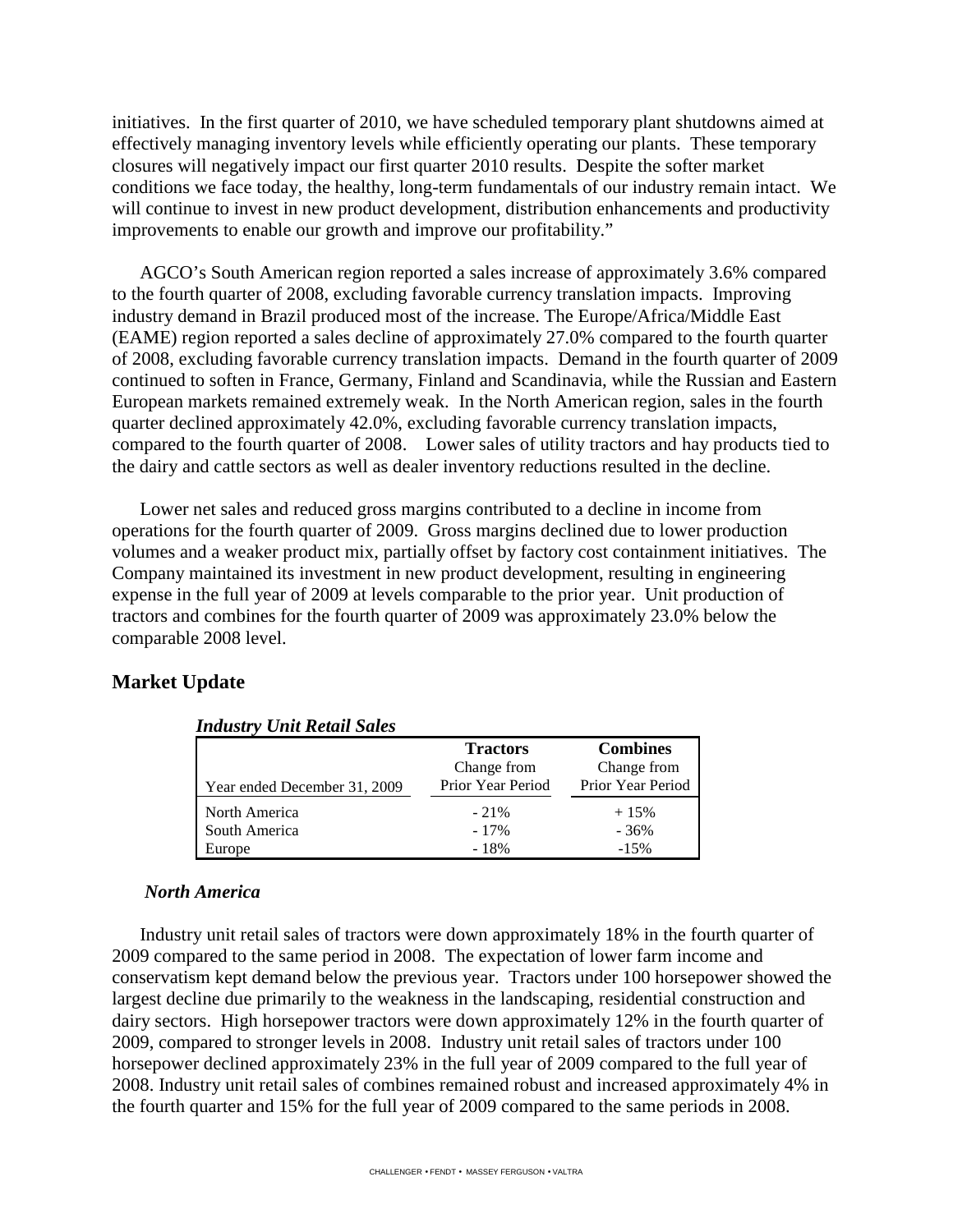#### *South America*

In the fourth quarter of 2009, industry unit retail sales of tractors in Brazil increased approximately 26% compared to the same period in 2008. Government financing programs strengthened demand and better crop production in the second half of the year improved the outlook for 2009 farm income. The mix of tractor sales in Brazil improved in the fourth quarter but remained weighted toward smaller tractors. The Brazilian government's special financing plan for small farms continued to stimulate sales of lower horsepower tractors during the fourth quarter of 2009. For the full year of 2009, industry unit retail sales of tractors in South America declined approximately 17% compared to 2008. Weak market conditions in Argentina contributed to most of the decline. Industry sales of tractors for the full year 2009 in Brazil increased approximately 5% compared to 2008.

#### *Europe*

During the fourth quarter of 2009, industry demand continued to slow in Western Europe where industry retail tractor volumes were down approximately 20% compared to the fourth quarter of 2008. Full year 2009 industry unit retail sales in Western Europe declined approximately 13% from 2008 levels. Despite strong harvests across most of Western Europe, lower commodity prices and the outlook of reduced farmer profitability generated softer demand. The industry unit retail sales in Spain, Scandinavia, the United Kingdom and France showed the most weakness in the fourth quarter of 2009. Industry unit retail sales in Eastern Europe and Russia remained weak due to ongoing credit constraints. Total European industry unit retail sales declined approximately 18% in the full year of 2009 with weaker market conditions across Europe.

"The volatility in commodity prices, the late harvest in North America, the lingering affects of the global recession and the prospects of lower farm income all contributed to weaker demand for farm equipment in 2009," stated Mr. Richenhagen. "Crop production was strong in both North America and Western Europe. However, with commodity prices down from record levels in 2008, farmers deferred investments in new equipment. Sales in the dairy and livestock sectors continue to be at very low levels, but recent increases in dairy and meat prices are beginning to help producers in those sectors. Our longer term market view continues to be positive with growing global demand for grain supporting commodity prices and higher levels of farmer profitability."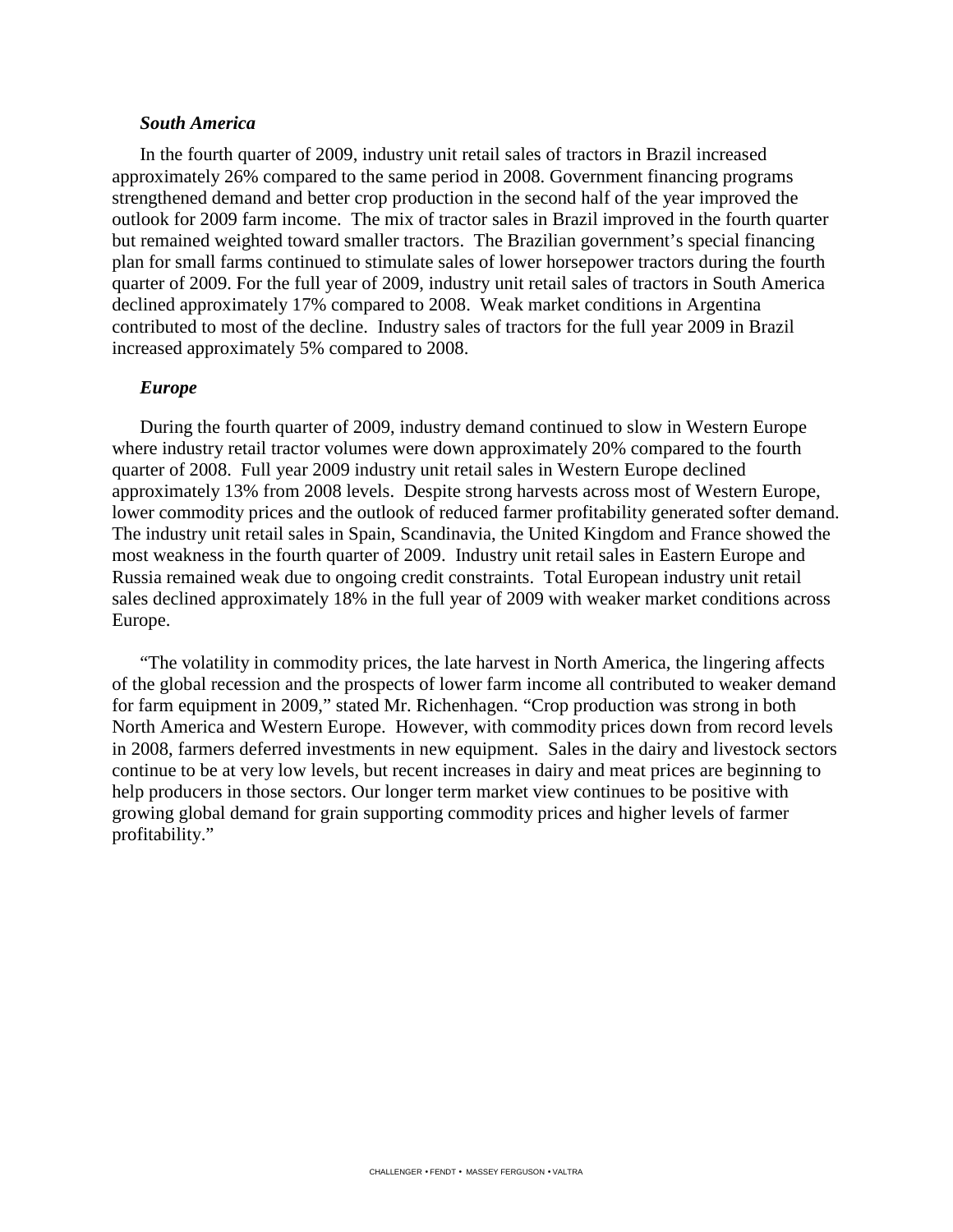## **Regional Results**

| $11000$ Tregional Tree Banes (in minimums)                                    | Three Months Ended December 31,                       |                                                       |                                                           |                                                                          |
|-------------------------------------------------------------------------------|-------------------------------------------------------|-------------------------------------------------------|-----------------------------------------------------------|--------------------------------------------------------------------------|
|                                                                               | $2009$ <sup>(1)</sup>                                 | 2008                                                  | % change<br>from 2008                                     | % change from<br>$2008$ due to<br>currency<br>translation <sup>(1)</sup> |
| North America<br>South America<br><b>EAME</b><br>Asia/Pacific<br><b>Total</b> | \$<br>311.5<br>429.1<br>1,026.6<br>85.3<br>\$1,852.5  | \$<br>520.5<br>327.4<br>1,266.3<br>43.0<br>\$2,157.2  | $-40.2%$<br>$+31.0%$<br>$-18.9\%$<br>$+98.5%$<br>$-14.1%$ | $+ 1.9%$<br>$+27.4%$<br>$+ 8.1\%$<br>$+36.4%$<br>$+10.1%$                |
|                                                                               | Years Ended December 31,                              |                                                       |                                                           |                                                                          |
|                                                                               | $200\overline{9}^{(1)}$                               | 2008                                                  |                                                           |                                                                          |
| North America<br>South America<br><b>EAME</b><br>Asia/Pacific<br><b>Total</b> | \$1,442.7<br>1,167.1<br>3,782.1<br>238.5<br>\$6,630.4 | \$1,794.3<br>1,496.5<br>4,905.4<br>228.4<br>\$8,424.6 | $-19.6%$<br>$-22.0%$<br>$-22.9%$<br>$+4.5%$<br>$-21.3%$   | $-2.1%$<br>$-4.1%$<br>$-6.1\%$<br>$-4.2%$<br>$-4.8\%$                    |
| (1) See Footnotes for additional disclosure                                   |                                                       |                                                       |                                                           |                                                                          |

#### *AGCO Regional Net Sales (in millions)*

#### *North America*

Weaker market demand and dealer destocking initiatives, which intensified in the second half of 2009, produced the decline in North American sales. Despite lower sales, income from operations for the full year of 2009 increased approximately \$13.3 million compared to the same period in 2008. AGCO's results in North America benefited from improved margins from new products, productivity initiatives and lower SG&A expenses, partially offset by higher levels of engineering costs and the impact of lower production.

#### *South America*

Softer industry conditions in Argentina and a weaker product mix in Brazil led to sales declines in the South American region in 2009 compared to 2008. Income from operations decreased approximately \$69.6 million in the full year of 2009 compared to the same period in 2008. Lower sales and production levels, the unfavorable impact of currency translation and the shift in mix toward lower horsepower tractors in Brazil combined to produce lower income from operations.

## *EAME*

Weaker market conditions in Western Europe and the credit-challenged markets of Eastern and Central Europe and Russia contributed to significant sales declines in the EAME region. AGCO experienced the largest declines in Germany, France and Scandinavia. Income from operations declined by approximately \$294.8 million in the full year of 2009 compared to the same period in 2008. Reduced sales, lower production levels and unfavorable currency translation impacts contributed to the decline.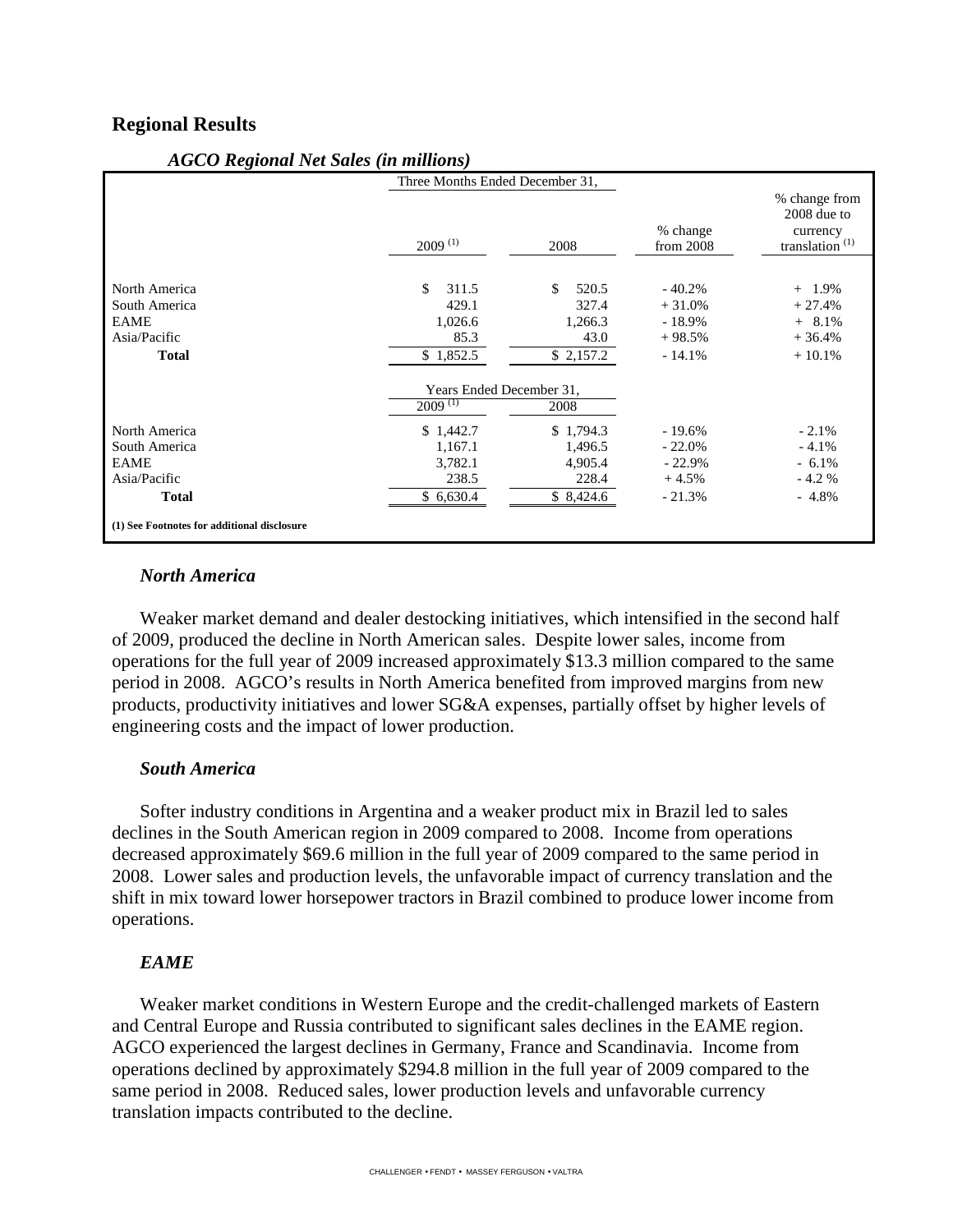## *Asia/Pacific*

Net sales in AGCO's Asia/Pacific region improved by approximately 4.5% during the full year of 2009 compared to 2008. Improved crop production in Australia and the resulting improvement in demand contributed much of the sales growth. Income from operations in the Asia/Pacific region decreased approximately \$7.1 million in the full year of 2009 compared to the same period in 2008, due primarily to lower gross margins and unfavorable currency translation impacts.

#### **Outlook**

Worldwide industry demand is expected to be mixed in the first half of 2010, with stronger market conditions in Brazil expected to offset weaker conditions in North America and Europe. Demand in North America and Western Europe is expected to stabilize during 2010, making comparisons to 2009 more favorable in the second half of the year. Continued economic weakness in the Commonwealth of Independent States and Eastern Europe is expected to keep industry demand at very low levels in those markets throughout 2010.

AGCO is targeting adjusted earnings per share in a range from \$1.55 to \$1.65 for the full year of 2010. Net sales are expected to range from \$6.6 billion to \$6.8 billion. Gross margin improvements are expected to be offset by higher engineering expenses for new product development and Tier 4 emission requirements, as well as higher pension costs. In the seasonally low first quarter of 2010, tight dealer inventory management in North America and Europe is expected to drive lower production and sales levels resulting in an adjusted net loss of \$0.10 to \$0.15 per share. Earnings per share projections exclude restructuring expenses expected to be incurred in the Company's European operations, estimated at approximately \$0.10 per share for the full year of 2010.

\* \* \* \* \*

AGCO will be hosting a conference call with respect to this earnings announcement at 10:00 a.m. Eastern Time on Tuesday, February 9, 2010. The Company will refer to slides on its conference call. Interested persons can access the conference call and slide presentation via AGCO's website at <u>www.agcocorp.com</u> on the "Investors/Events" page. A replay of the conference call will be available approximately two hours after the conclusion of the conference call for twelve months following the call. A copy of this press release will be available on AGCO's website for at least twelve months following the call.

\* \* \* \* \*

#### *Safe Harbor Statement*

Statements that are not historical facts, including the projections of earnings per share, sales, market conditions, product offerings, margin improvements, plant closures, inventory management, production volumes, industry demand, general economic conditions, commodity pricing, farm incomes, grain inventories, pension costs and engineering and restructuring expense, are forward-looking and subject to risks which could cause actual results to differ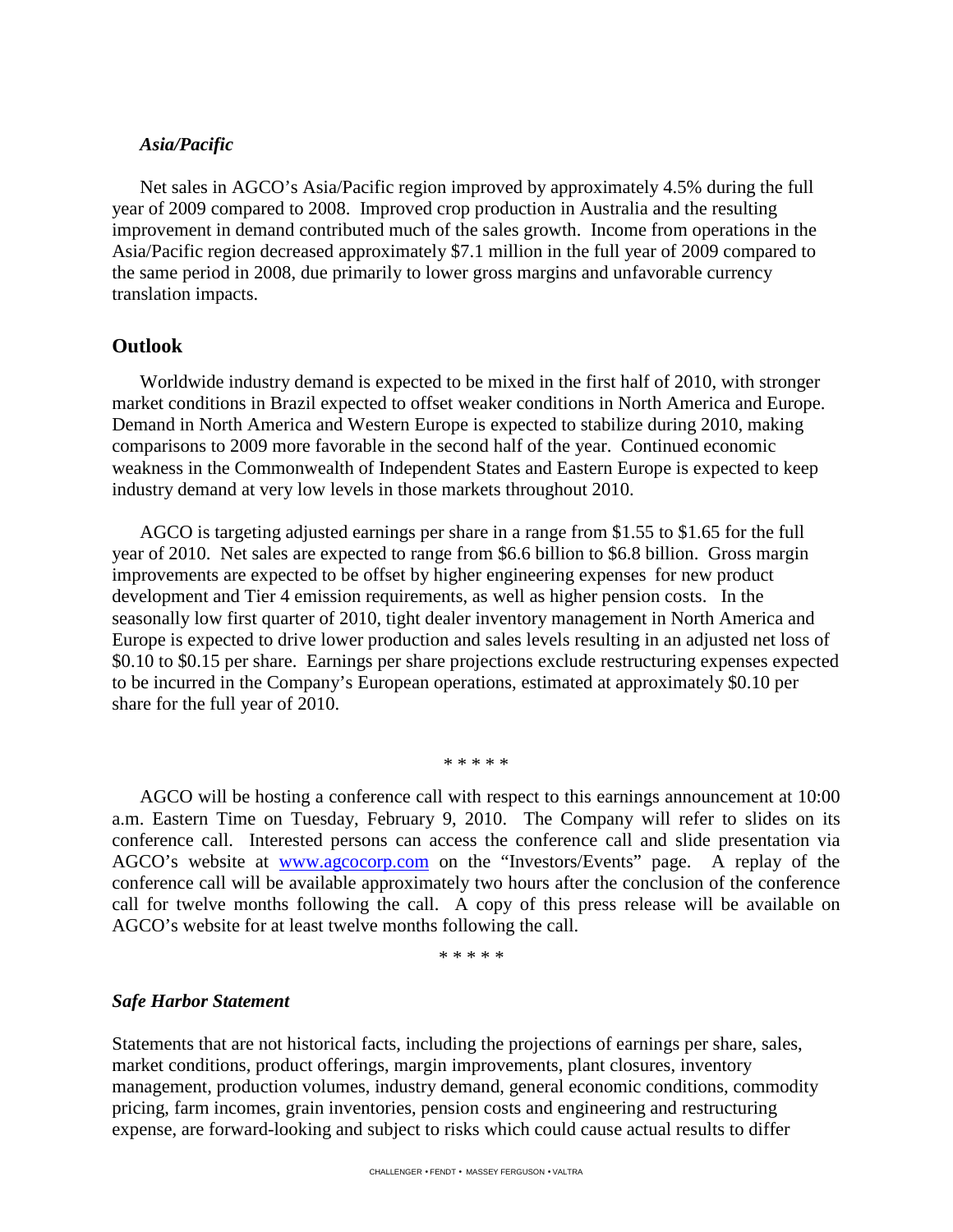materially from those suggested by the statements. These forward-looking statements involve a number of risks and uncertainties. The following are among the factors that could cause actual results to differ materially from the results discussed in or implied by the forward-looking statements. Further information concerning these and other factors is included in AGCO's filings with the Securities and Exchange Commission, including its Form 10-K for the year ended December 31, 2008. AGCO disclaims any obligation to update any forward-looking statements except as required by law.

- Our financial results depend entirely upon the agricultural industry, and factors that adversely affect the agricultural industry generally, including declines in the general economy, increases in farm input costs, lower commodity prices, lower farm income and changes in the availability of credit for our retail customers, will adversely affect us.
- The recent poor performance of the general economy may result in a decline in demand for our products. However, we are unable to predict with accuracy the amount or duration of this decline, and our forward-looking statements reflect merely our best estimates at the current time.
- A majority of our sales and manufacturing takes place outside of the United States, and, as a result, we are exposed to risks related to foreign laws, taxes, economic conditions, labor supply and relations, political conditions and governmental policies. These risks may delay or reduce our realization of value from our international operations.
- Most of the retail sales of our products are financed either by our retail finance joint ventures with Rabobank or by a bank or other private lender. During 2009, our joint ventures with Rabobank, which are dependent upon Rabobank for financing as well, financed approximately 50% of the retail sales of our tractors and combines, in the markets where the joint ventures operate. Any difficulty by Rabobank to continue to provide that financing, or any business decision by Rabobank as the controlling member of the joint ventures not to fund the business or particular aspects of it (for example, a particular country or region), would require the joint ventures to find other sources of financing (which may be difficult to obtain), or us to find another source of retail financing for our customers, or our customers would be required to utilize other retail financing providers. To the extent that financing is not available or available only at unattractive prices, our sales would be negatively impacted.
- Both AGCO and AGCO Finance have substantial accounts receivables from dealers and end-customers, and we would be adversely impacted if the collectability of these receivables was not consistent with historical experience; this collectability is dependent upon the financial strength of the farm industry, which in turn is dependent upon the general economy and commodity prices, as well as several of the other factors listed in this section.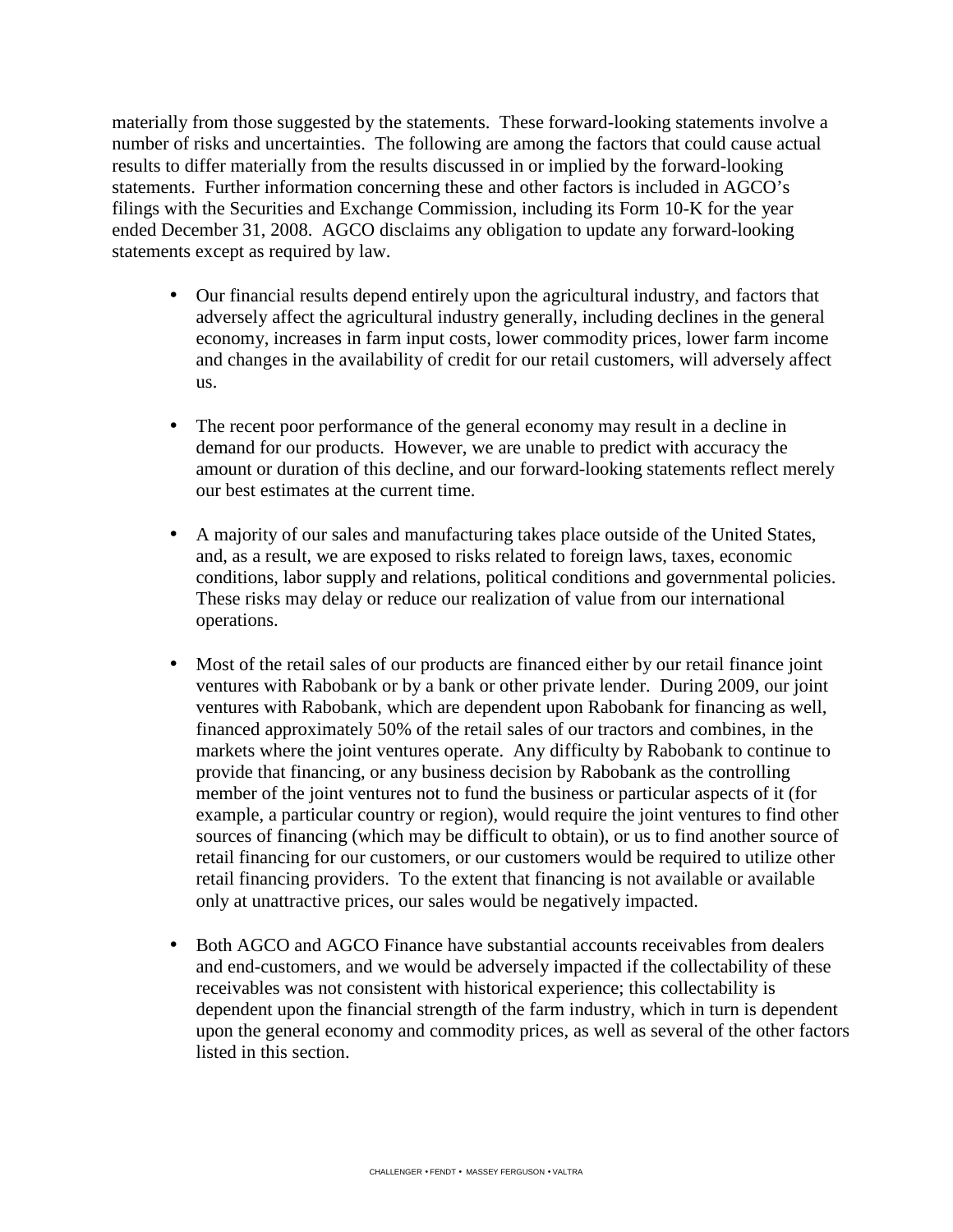- We recently have experienced substantial and sustained volatility with respect to currency exchange rate and interest rate changes, which can adversely affect our reported results of operations and the competitiveness of our products.
- We are subject to extensive environmental laws and regulations, and our compliance with, or our failure to comply with, existing or future laws and regulations could delay production of our products or otherwise adversely affect our business.
- We have significant pension obligations with respect to our employees and our available cash flow may be adversely affected in the event that payments become due under any pension plans that are unfunded or underfunded. Declines in the market value of the securities used to fund these obligations result in increased pension expense in future periods.
- The agricultural equipment industry is highly seasonal, and seasonal fluctuations significantly impact our results of operations and cash flows.
- Our success depends on the introduction of new products, particularly engines that comply with emission requirements, which requires substantial expenditures.
- We depend on suppliers for raw materials, components and parts for our products, and any failure by our suppliers to provide products as needed, or by us to promptly address supplier issues, will adversely impact our ability to timely and efficiently manufacture and sell our products. We also are subject to raw material price fluctuations, which can adversely affect our manufacturing costs.
- We face significant competition and, if we are unable to compete successfully against other agricultural equipment manufacturers, we would lose customers and our net sales and profitability would decline.
- We have a substantial amount of indebtedness, and as result, we are subject to certain restrictive covenants and payment obligations that may adversely affect our ability to operate and expand our business.

\* \* \* \* \*

# *About AGCO*

AGCO, Your Agriculture Company (NYSE: AGCO), was founded in 1990 and offers a full product line of tractors, combines, hay tools, sprayers, forage, tillage equipment, implements and related replacement parts. AGCO agricultural products are sold under the core brands of Challenger®, Fendt®, Massey Ferguson® and Valtra®, and are distributed globally through more than 2,800 independent dealers and distributors, in more than 140 countries worldwide. AGCO provides retail financing through AGCO Finance. AGCO is headquartered in Duluth, Georgia, USA. In 2009, AGCO had net sales of \$6.6 billion.

#### # # # # #

Please visit our website at www.agcocorp.com.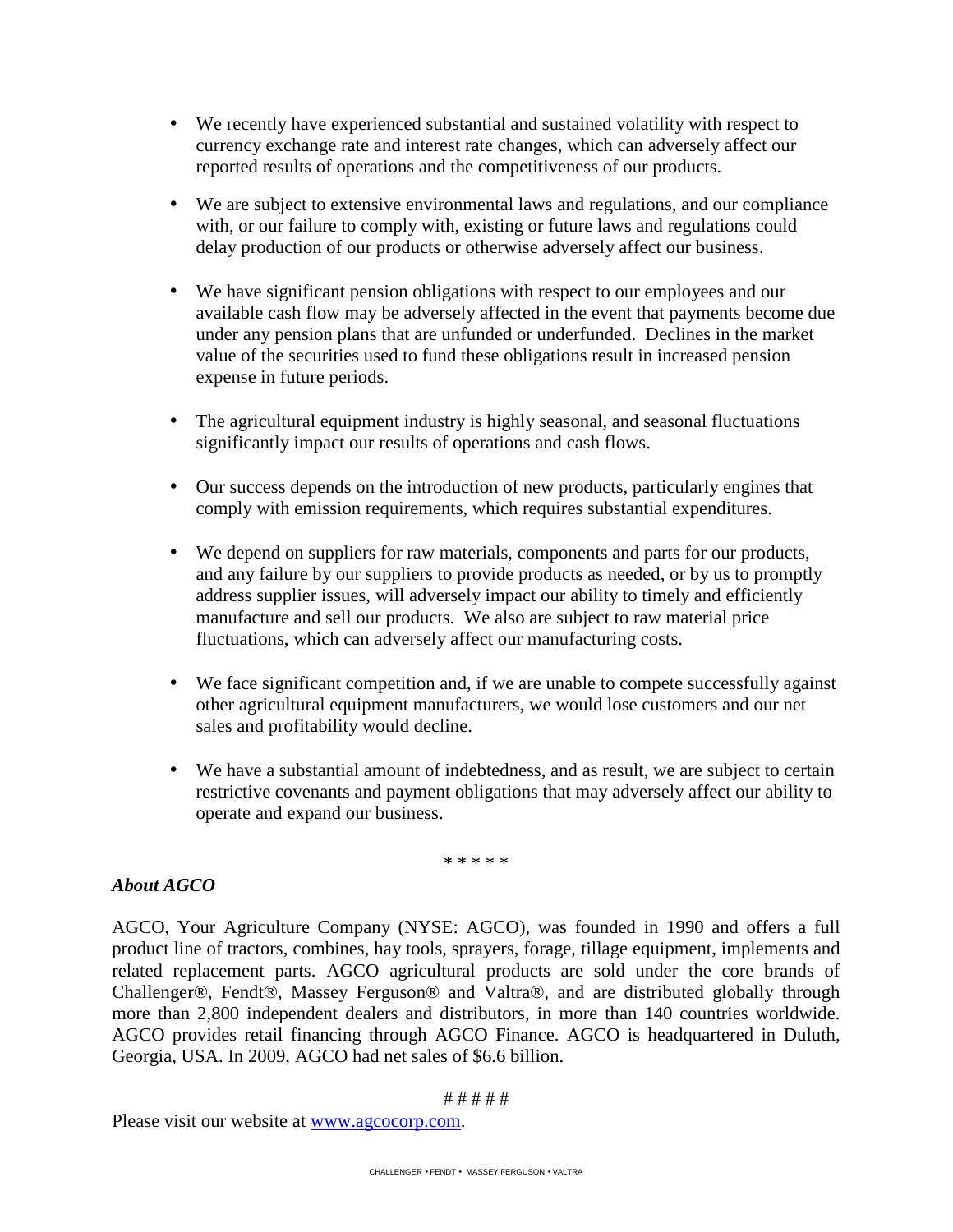# AGCO CORPORATION AND SUBSIDIARIES CONDENSED CONSOLIDATED BALANCE SHEETS (unaudited and in millions)

|                                                                      | December 31,<br>2009 | December 31,<br>2008 |
|----------------------------------------------------------------------|----------------------|----------------------|
|                                                                      |                      |                      |
| <b>ASSETS</b>                                                        |                      |                      |
| <b>Current Assets:</b>                                               |                      |                      |
| Cash and cash equivalents                                            | \$<br>652.7          | \$<br>512.2          |
| Restricted cash                                                      |                      | 33.8                 |
| Accounts and notes receivable, net                                   | 731.7                | 815.6                |
| Inventories, net                                                     | 1,187.3              | 1,389.9              |
| Deferred tax assets                                                  | 63.6                 | 56.6                 |
| Other current assets                                                 | 153.6                | 197.1                |
| Total current assets                                                 | 2,788.9              | 3,005.2              |
| Property, plant and equipment, net                                   | 943.0                | 811.1                |
| Investment in affiliates                                             | 347.5                | 275.1                |
| Deferred tax assets                                                  | 70.3                 | 29.9                 |
| Other assets                                                         | 111.7                | 69.6                 |
| Intangible assets, net<br>Goodwill                                   | 166.8<br>634.0       | 176.9                |
|                                                                      | \$                   | 587.0<br>\$          |
| Total assets                                                         | 5,062.2              | 4,954.8              |
| <b>LIABILITIES AND STOCKHOLDERS' EQUITY</b>                          |                      |                      |
| Current Liabilities:                                                 |                      |                      |
| Current portion of long-term debt                                    | \$<br>0.1            | \$<br>0.1            |
| Convertible senior subordinated notes                                | 193.0                |                      |
| Accounts payable                                                     | 644.3                | 1,027.1              |
| Accrued expenses                                                     | 834.8                | 799.8                |
| Other current liabilities                                            | 45.9                 | 151.5                |
| Total current liabilities                                            | 1,718.1              | 1,978.5              |
| Long-term debt, less current portion                                 | 454.0                | 625.0                |
| Pensions and postretirement health care benefits                     | 279.7                | 173.6                |
| Deferred tax liabilities                                             | 118.7                | 108.1                |
| Other noncurrent liabilities                                         | 82.6                 | 49.6                 |
| <b>Total liabilities</b>                                             | 2.653.1              | 2.934.8              |
|                                                                      |                      |                      |
| Temporary Equity:                                                    | 8.3                  |                      |
| Equity component of redeemable convertible senior subordinated notes |                      |                      |
| Stockholders' Equity:                                                |                      |                      |
| AGCO Corporation stockholders' equity:                               |                      |                      |
| Common stock                                                         | 0.9                  | 0.9                  |
| Additional paid-in capital                                           | 1,061.9              | 1,067.4              |
| Retained earnings                                                    | 1,517.8              | 1,382.1              |
| Accumulated other comprehensive loss                                 | (187.4)              | (436.1)              |
| Total AGCO Corporation stockholders' equity                          | 2,393.2              | 2,014.3              |
| Noncontrolling interests                                             | 7.6                  | 5.7                  |
| Total stockholders' equity                                           | 2,400.8              | 2,020.0              |
| Total liabilities, temporary equity and stockholders' equity         | \$<br>5,062.2        | \$<br>4,954.8        |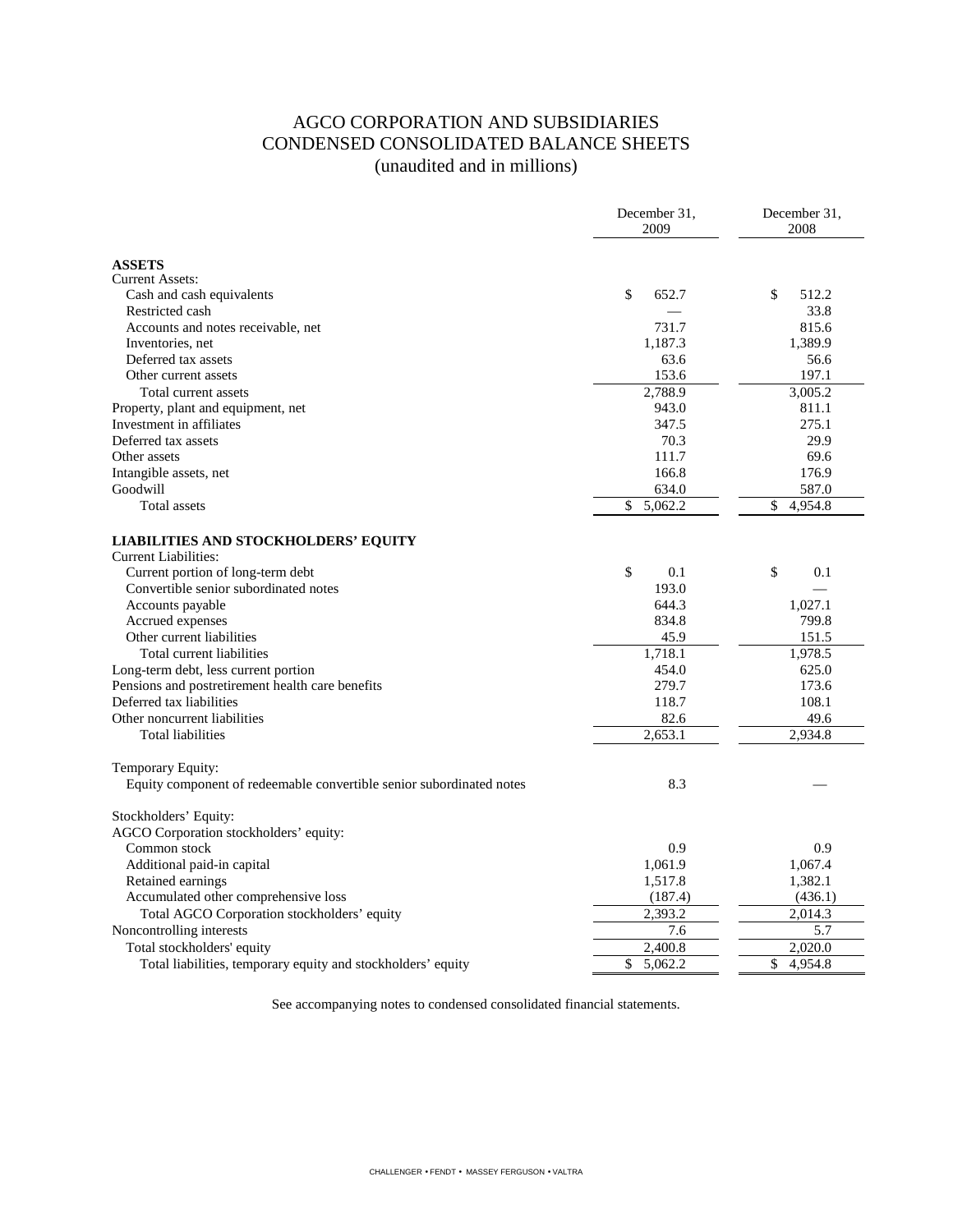# AGCO CORPORATION AND SUBSIDIARIES CONDENSED CONSOLIDATED STATEMENTS OF OPERATIONS (unaudited and in millions, except per share data)

|                                                                                | Three Months Ended December 31, |                          |  |
|--------------------------------------------------------------------------------|---------------------------------|--------------------------|--|
|                                                                                | 2009                            | 2008                     |  |
| Net sales<br>Cost of goods sold                                                | \$<br>1,852.5<br>1,585.2        | \$<br>2,157.2<br>1,781.0 |  |
| Gross profit                                                                   | 267.3                           | 376.2                    |  |
| Selling, general and administrative expenses                                   | 158.8                           | 185.8                    |  |
| Engineering expenses                                                           | 45.5                            | 46.3                     |  |
| Restructuring and other infrequent expenses (income)                           | 9.4                             | (0.1)                    |  |
| Amortization of intangibles                                                    | 4.7                             | 4.2                      |  |
| Income from operations                                                         | 48.9                            | 140.0                    |  |
| Interest expense, net                                                          | 9.4                             | 9.9                      |  |
| Other expense, net                                                             | 1.7                             | 1.6                      |  |
| Income before income taxes and equity in net earnings of affiliates            | 37.8                            | 128.5                    |  |
| Income tax provision                                                           | 12.9                            | 36.6                     |  |
| Income before equity in net earnings of affiliates                             | 24.9                            | 91.9                     |  |
| Equity in net earnings of affiliates                                           | 9.5                             | 6.6                      |  |
| Net income                                                                     | 34.4                            | 98.5                     |  |
| Net income attributable to noncontrolling interests                            | (0.9)                           |                          |  |
| Net income attributable to AGCO Corporation and subsidiaries                   | \$<br>33.5                      | \$<br>98.5               |  |
| Net income per common share attributable to AGCO Corporation and subsidiaries: |                                 |                          |  |
| <b>Basic</b>                                                                   | 0.36<br>\$                      | \$<br>1.07               |  |
| Diluted                                                                        | \$<br>0.35                      | \$<br>1.05               |  |
| Weighted average number of common and common equivalent shares outstanding:    |                                 |                          |  |
| Basic                                                                          | 92.3                            | 91.7                     |  |
| Diluted                                                                        | 95.6                            | 94.2                     |  |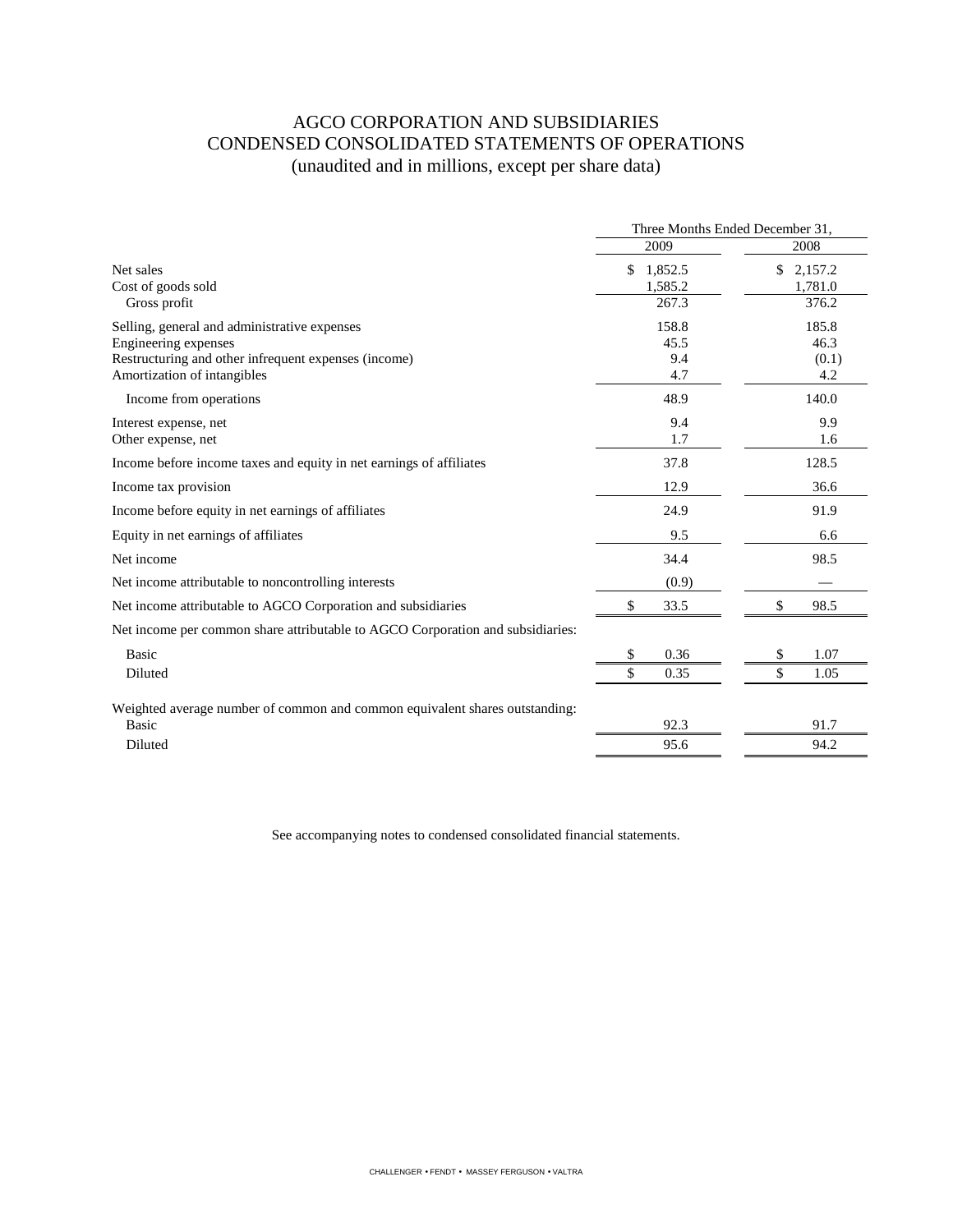# AGCO CORPORATION AND SUBSIDIARIES CONDENSED CONSOLIDATED STATEMENTS OF OPERATIONS (unaudited and in millions, except per share data)

|                                                                                                                                                    | Years Ended December 31,            |                                     |  |
|----------------------------------------------------------------------------------------------------------------------------------------------------|-------------------------------------|-------------------------------------|--|
|                                                                                                                                                    | 2009                                | 2008                                |  |
| Net sales<br>Cost of goods sold<br>Gross profit                                                                                                    | \$<br>6,630.4<br>5,557.9<br>1.072.5 | \$<br>8,424.6<br>6,924.9<br>1,499.7 |  |
| Selling, general and administrative expenses<br>Engineering expenses<br>Restructuring and other infrequent expenses<br>Amortization of intangibles | 630.1<br>191.9<br>13.2<br>18.0      | 720.9<br>194.5<br>0.2<br>19.1       |  |
| Income from operations                                                                                                                             | 219.3                               | 565.0                               |  |
| Interest expense, net<br>Other expense, net                                                                                                        | 43.3<br>22.2                        | 33.2<br>20.1                        |  |
| Income before income taxes and equity in net earnings of affiliates                                                                                | 153.8                               | 511.7                               |  |
| Income tax provision                                                                                                                               | 56.5                                | 164.6                               |  |
| Income before equity in net earnings of affiliates                                                                                                 | 97.3                                | 347.1                               |  |
| Equity in net earnings of affiliates                                                                                                               | 38.4                                | 38.8                                |  |
| Net income                                                                                                                                         | 135.7                               | 385.9                               |  |
| Net income attributable to noncontrolling interests                                                                                                |                                     |                                     |  |
| Net income attributable to AGCO Corporation and subsidiaries                                                                                       | \$<br>135.7                         | \$<br>385.9                         |  |
| Net income per common share attributable to AGCO Corporation and subsidiaries:                                                                     |                                     |                                     |  |
| <b>Basic</b>                                                                                                                                       | \$<br>1.47                          | \$<br>4.21                          |  |
| Diluted                                                                                                                                            | \$<br>1.44                          | \$<br>3.95                          |  |
| Weighted average number of common and common equivalent shares outstanding:<br><b>Basic</b>                                                        | 92.2                                | 91.7                                |  |
| Diluted                                                                                                                                            | 94.1                                | 97.7                                |  |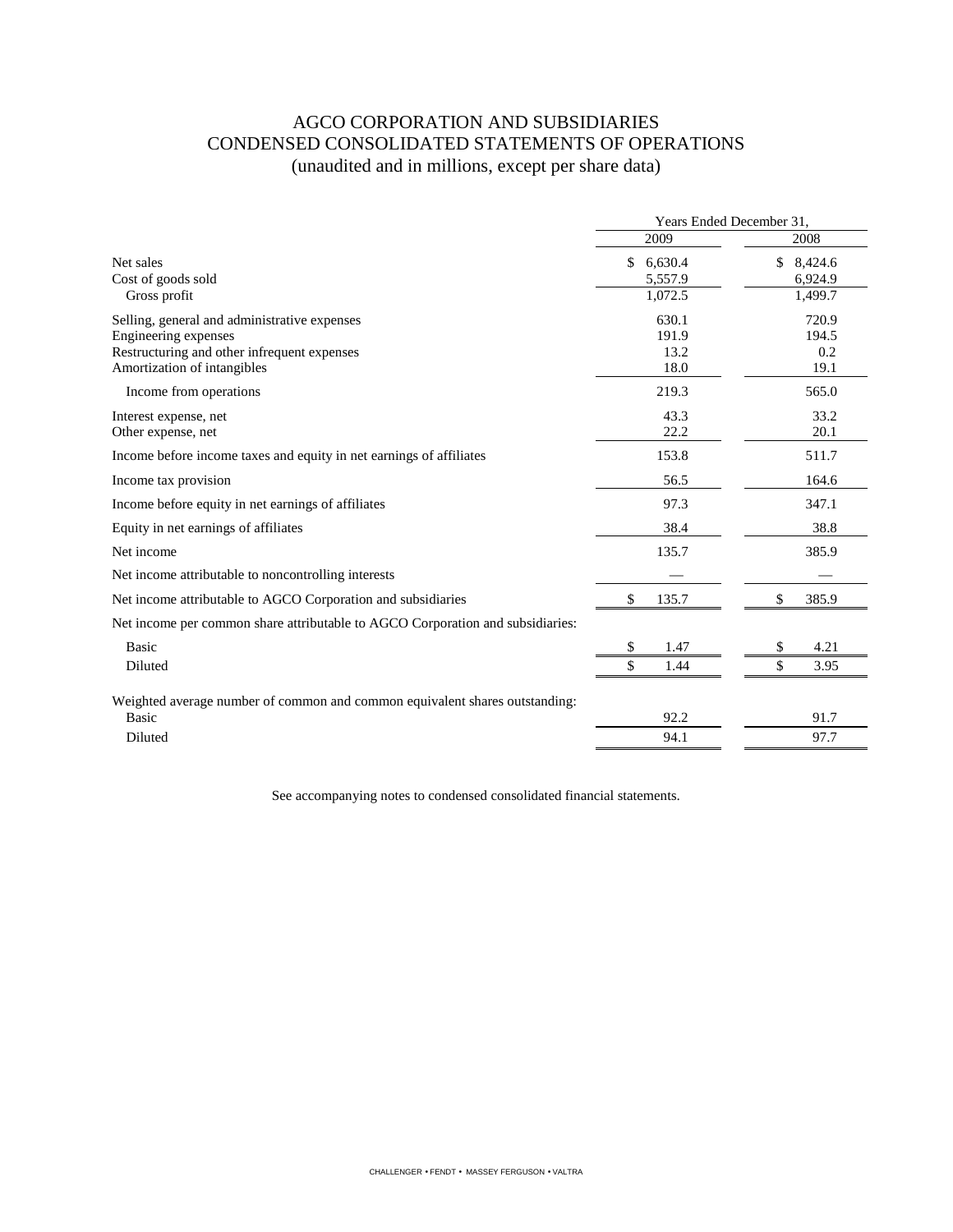# AGCO CORPORATION AND SUBSIDIARIES CONDENSED CONSOLIDATED STATEMENTS OF CASH FLOWS (unaudited and in millions)

| 2009<br>2008<br>Cash flows from operating activities:<br>\$<br>\$<br>Net income<br>385.9<br>135.7<br>Adjustments to reconcile net income to net cash provided by operating<br>activities:<br>Net income attributable to noncontrolling interests<br>129.6<br>127.4<br>Depreciation<br>Deferred debt issuance cost amortization<br>2.8<br>3.2<br>Amortization of intangibles<br>18.0<br>19.1<br>Amortization of debt discount<br>15.0<br>14.1<br>8.0<br>33.3<br>Stock compensation<br>Equity in net earnings of affiliates, net of cash received<br>(20.7)<br>(11.0)<br>Deferred income tax (benefit) provision<br>(21.9)<br>7.3<br>Loss (gain) on sale of property, plant and equipment<br>1.4<br>(0.2)<br>Changes in operating assets and liabilities:<br>Accounts and notes receivable, net<br>265.9<br>(208.4)<br>Inventories, net<br>292.8<br>(374.2)<br>38.5<br>Other current and noncurrent assets<br>(75.6)<br>(411.3)<br>284.4<br>Accounts payable<br>Accrued expenses<br>(82.3)<br>127.4<br>Other current and noncurrent liabilities<br>(19.8)<br>(41.4)<br>216.0<br>(94.6)<br>Total adjustments<br>351.7<br>291.3<br>Net cash provided by operating activities<br>Cash flows from investing activities:<br>Purchases of property, plant and equipment<br>(215.3)<br>(251.3)<br>Proceeds from sale of property, plant and equipment<br>4.9<br>2.6<br>Proceeds from sale of business<br>0.5<br>Investments in unconsolidated affiliates<br>(17.6)<br>(0.6)<br>Restricted cash and other<br>37.1<br>(32.5)<br>(192.7)<br>(279.5)<br>Net cash used in investing activities<br>(Repayment of) proceeds from debt obligations, net<br>38.4<br>(61.3)<br>Proceeds from issuance of common stock<br>0.3<br>Payment of minimum tax withholdings on stock compensation<br>(5.2)<br>(3.2)<br>Payment of debt issuance costs<br>(0.1)<br>(1.4)<br>1.3<br>Investments by noncontrolling interests<br>34.1<br>Net cash (used in) provided by financing activities<br>(65.3)<br>Effect of exchange rate changes on cash and cash equivalents<br>46.8<br>(116.1)<br>140.5<br>Increase (decrease) in cash and cash equivalents<br>(70.2)<br>Cash and cash equivalents, beginning of period<br>512.2<br>582.4 |                                          | Years Ended December 31, |             |  |
|-------------------------------------------------------------------------------------------------------------------------------------------------------------------------------------------------------------------------------------------------------------------------------------------------------------------------------------------------------------------------------------------------------------------------------------------------------------------------------------------------------------------------------------------------------------------------------------------------------------------------------------------------------------------------------------------------------------------------------------------------------------------------------------------------------------------------------------------------------------------------------------------------------------------------------------------------------------------------------------------------------------------------------------------------------------------------------------------------------------------------------------------------------------------------------------------------------------------------------------------------------------------------------------------------------------------------------------------------------------------------------------------------------------------------------------------------------------------------------------------------------------------------------------------------------------------------------------------------------------------------------------------------------------------------------------------------------------------------------------------------------------------------------------------------------------------------------------------------------------------------------------------------------------------------------------------------------------------------------------------------------------------------------------------------------------------------------------------------------------------------------------------------------------------------------------------------------|------------------------------------------|--------------------------|-------------|--|
|                                                                                                                                                                                                                                                                                                                                                                                                                                                                                                                                                                                                                                                                                                                                                                                                                                                                                                                                                                                                                                                                                                                                                                                                                                                                                                                                                                                                                                                                                                                                                                                                                                                                                                                                                                                                                                                                                                                                                                                                                                                                                                                                                                                                       |                                          |                          |             |  |
|                                                                                                                                                                                                                                                                                                                                                                                                                                                                                                                                                                                                                                                                                                                                                                                                                                                                                                                                                                                                                                                                                                                                                                                                                                                                                                                                                                                                                                                                                                                                                                                                                                                                                                                                                                                                                                                                                                                                                                                                                                                                                                                                                                                                       |                                          |                          |             |  |
|                                                                                                                                                                                                                                                                                                                                                                                                                                                                                                                                                                                                                                                                                                                                                                                                                                                                                                                                                                                                                                                                                                                                                                                                                                                                                                                                                                                                                                                                                                                                                                                                                                                                                                                                                                                                                                                                                                                                                                                                                                                                                                                                                                                                       |                                          |                          |             |  |
|                                                                                                                                                                                                                                                                                                                                                                                                                                                                                                                                                                                                                                                                                                                                                                                                                                                                                                                                                                                                                                                                                                                                                                                                                                                                                                                                                                                                                                                                                                                                                                                                                                                                                                                                                                                                                                                                                                                                                                                                                                                                                                                                                                                                       |                                          |                          |             |  |
|                                                                                                                                                                                                                                                                                                                                                                                                                                                                                                                                                                                                                                                                                                                                                                                                                                                                                                                                                                                                                                                                                                                                                                                                                                                                                                                                                                                                                                                                                                                                                                                                                                                                                                                                                                                                                                                                                                                                                                                                                                                                                                                                                                                                       |                                          |                          |             |  |
|                                                                                                                                                                                                                                                                                                                                                                                                                                                                                                                                                                                                                                                                                                                                                                                                                                                                                                                                                                                                                                                                                                                                                                                                                                                                                                                                                                                                                                                                                                                                                                                                                                                                                                                                                                                                                                                                                                                                                                                                                                                                                                                                                                                                       |                                          |                          |             |  |
|                                                                                                                                                                                                                                                                                                                                                                                                                                                                                                                                                                                                                                                                                                                                                                                                                                                                                                                                                                                                                                                                                                                                                                                                                                                                                                                                                                                                                                                                                                                                                                                                                                                                                                                                                                                                                                                                                                                                                                                                                                                                                                                                                                                                       |                                          |                          |             |  |
|                                                                                                                                                                                                                                                                                                                                                                                                                                                                                                                                                                                                                                                                                                                                                                                                                                                                                                                                                                                                                                                                                                                                                                                                                                                                                                                                                                                                                                                                                                                                                                                                                                                                                                                                                                                                                                                                                                                                                                                                                                                                                                                                                                                                       |                                          |                          |             |  |
|                                                                                                                                                                                                                                                                                                                                                                                                                                                                                                                                                                                                                                                                                                                                                                                                                                                                                                                                                                                                                                                                                                                                                                                                                                                                                                                                                                                                                                                                                                                                                                                                                                                                                                                                                                                                                                                                                                                                                                                                                                                                                                                                                                                                       |                                          |                          |             |  |
|                                                                                                                                                                                                                                                                                                                                                                                                                                                                                                                                                                                                                                                                                                                                                                                                                                                                                                                                                                                                                                                                                                                                                                                                                                                                                                                                                                                                                                                                                                                                                                                                                                                                                                                                                                                                                                                                                                                                                                                                                                                                                                                                                                                                       |                                          |                          |             |  |
|                                                                                                                                                                                                                                                                                                                                                                                                                                                                                                                                                                                                                                                                                                                                                                                                                                                                                                                                                                                                                                                                                                                                                                                                                                                                                                                                                                                                                                                                                                                                                                                                                                                                                                                                                                                                                                                                                                                                                                                                                                                                                                                                                                                                       |                                          |                          |             |  |
|                                                                                                                                                                                                                                                                                                                                                                                                                                                                                                                                                                                                                                                                                                                                                                                                                                                                                                                                                                                                                                                                                                                                                                                                                                                                                                                                                                                                                                                                                                                                                                                                                                                                                                                                                                                                                                                                                                                                                                                                                                                                                                                                                                                                       |                                          |                          |             |  |
|                                                                                                                                                                                                                                                                                                                                                                                                                                                                                                                                                                                                                                                                                                                                                                                                                                                                                                                                                                                                                                                                                                                                                                                                                                                                                                                                                                                                                                                                                                                                                                                                                                                                                                                                                                                                                                                                                                                                                                                                                                                                                                                                                                                                       |                                          |                          |             |  |
|                                                                                                                                                                                                                                                                                                                                                                                                                                                                                                                                                                                                                                                                                                                                                                                                                                                                                                                                                                                                                                                                                                                                                                                                                                                                                                                                                                                                                                                                                                                                                                                                                                                                                                                                                                                                                                                                                                                                                                                                                                                                                                                                                                                                       |                                          |                          |             |  |
|                                                                                                                                                                                                                                                                                                                                                                                                                                                                                                                                                                                                                                                                                                                                                                                                                                                                                                                                                                                                                                                                                                                                                                                                                                                                                                                                                                                                                                                                                                                                                                                                                                                                                                                                                                                                                                                                                                                                                                                                                                                                                                                                                                                                       |                                          |                          |             |  |
|                                                                                                                                                                                                                                                                                                                                                                                                                                                                                                                                                                                                                                                                                                                                                                                                                                                                                                                                                                                                                                                                                                                                                                                                                                                                                                                                                                                                                                                                                                                                                                                                                                                                                                                                                                                                                                                                                                                                                                                                                                                                                                                                                                                                       |                                          |                          |             |  |
|                                                                                                                                                                                                                                                                                                                                                                                                                                                                                                                                                                                                                                                                                                                                                                                                                                                                                                                                                                                                                                                                                                                                                                                                                                                                                                                                                                                                                                                                                                                                                                                                                                                                                                                                                                                                                                                                                                                                                                                                                                                                                                                                                                                                       |                                          |                          |             |  |
|                                                                                                                                                                                                                                                                                                                                                                                                                                                                                                                                                                                                                                                                                                                                                                                                                                                                                                                                                                                                                                                                                                                                                                                                                                                                                                                                                                                                                                                                                                                                                                                                                                                                                                                                                                                                                                                                                                                                                                                                                                                                                                                                                                                                       |                                          |                          |             |  |
|                                                                                                                                                                                                                                                                                                                                                                                                                                                                                                                                                                                                                                                                                                                                                                                                                                                                                                                                                                                                                                                                                                                                                                                                                                                                                                                                                                                                                                                                                                                                                                                                                                                                                                                                                                                                                                                                                                                                                                                                                                                                                                                                                                                                       |                                          |                          |             |  |
|                                                                                                                                                                                                                                                                                                                                                                                                                                                                                                                                                                                                                                                                                                                                                                                                                                                                                                                                                                                                                                                                                                                                                                                                                                                                                                                                                                                                                                                                                                                                                                                                                                                                                                                                                                                                                                                                                                                                                                                                                                                                                                                                                                                                       |                                          |                          |             |  |
|                                                                                                                                                                                                                                                                                                                                                                                                                                                                                                                                                                                                                                                                                                                                                                                                                                                                                                                                                                                                                                                                                                                                                                                                                                                                                                                                                                                                                                                                                                                                                                                                                                                                                                                                                                                                                                                                                                                                                                                                                                                                                                                                                                                                       |                                          |                          |             |  |
|                                                                                                                                                                                                                                                                                                                                                                                                                                                                                                                                                                                                                                                                                                                                                                                                                                                                                                                                                                                                                                                                                                                                                                                                                                                                                                                                                                                                                                                                                                                                                                                                                                                                                                                                                                                                                                                                                                                                                                                                                                                                                                                                                                                                       |                                          |                          |             |  |
|                                                                                                                                                                                                                                                                                                                                                                                                                                                                                                                                                                                                                                                                                                                                                                                                                                                                                                                                                                                                                                                                                                                                                                                                                                                                                                                                                                                                                                                                                                                                                                                                                                                                                                                                                                                                                                                                                                                                                                                                                                                                                                                                                                                                       |                                          |                          |             |  |
|                                                                                                                                                                                                                                                                                                                                                                                                                                                                                                                                                                                                                                                                                                                                                                                                                                                                                                                                                                                                                                                                                                                                                                                                                                                                                                                                                                                                                                                                                                                                                                                                                                                                                                                                                                                                                                                                                                                                                                                                                                                                                                                                                                                                       |                                          |                          |             |  |
|                                                                                                                                                                                                                                                                                                                                                                                                                                                                                                                                                                                                                                                                                                                                                                                                                                                                                                                                                                                                                                                                                                                                                                                                                                                                                                                                                                                                                                                                                                                                                                                                                                                                                                                                                                                                                                                                                                                                                                                                                                                                                                                                                                                                       |                                          |                          |             |  |
|                                                                                                                                                                                                                                                                                                                                                                                                                                                                                                                                                                                                                                                                                                                                                                                                                                                                                                                                                                                                                                                                                                                                                                                                                                                                                                                                                                                                                                                                                                                                                                                                                                                                                                                                                                                                                                                                                                                                                                                                                                                                                                                                                                                                       |                                          |                          |             |  |
|                                                                                                                                                                                                                                                                                                                                                                                                                                                                                                                                                                                                                                                                                                                                                                                                                                                                                                                                                                                                                                                                                                                                                                                                                                                                                                                                                                                                                                                                                                                                                                                                                                                                                                                                                                                                                                                                                                                                                                                                                                                                                                                                                                                                       |                                          |                          |             |  |
|                                                                                                                                                                                                                                                                                                                                                                                                                                                                                                                                                                                                                                                                                                                                                                                                                                                                                                                                                                                                                                                                                                                                                                                                                                                                                                                                                                                                                                                                                                                                                                                                                                                                                                                                                                                                                                                                                                                                                                                                                                                                                                                                                                                                       |                                          |                          |             |  |
|                                                                                                                                                                                                                                                                                                                                                                                                                                                                                                                                                                                                                                                                                                                                                                                                                                                                                                                                                                                                                                                                                                                                                                                                                                                                                                                                                                                                                                                                                                                                                                                                                                                                                                                                                                                                                                                                                                                                                                                                                                                                                                                                                                                                       |                                          |                          |             |  |
|                                                                                                                                                                                                                                                                                                                                                                                                                                                                                                                                                                                                                                                                                                                                                                                                                                                                                                                                                                                                                                                                                                                                                                                                                                                                                                                                                                                                                                                                                                                                                                                                                                                                                                                                                                                                                                                                                                                                                                                                                                                                                                                                                                                                       |                                          |                          |             |  |
|                                                                                                                                                                                                                                                                                                                                                                                                                                                                                                                                                                                                                                                                                                                                                                                                                                                                                                                                                                                                                                                                                                                                                                                                                                                                                                                                                                                                                                                                                                                                                                                                                                                                                                                                                                                                                                                                                                                                                                                                                                                                                                                                                                                                       | Cash flows from financing activities:    |                          |             |  |
|                                                                                                                                                                                                                                                                                                                                                                                                                                                                                                                                                                                                                                                                                                                                                                                                                                                                                                                                                                                                                                                                                                                                                                                                                                                                                                                                                                                                                                                                                                                                                                                                                                                                                                                                                                                                                                                                                                                                                                                                                                                                                                                                                                                                       |                                          |                          |             |  |
|                                                                                                                                                                                                                                                                                                                                                                                                                                                                                                                                                                                                                                                                                                                                                                                                                                                                                                                                                                                                                                                                                                                                                                                                                                                                                                                                                                                                                                                                                                                                                                                                                                                                                                                                                                                                                                                                                                                                                                                                                                                                                                                                                                                                       |                                          |                          |             |  |
|                                                                                                                                                                                                                                                                                                                                                                                                                                                                                                                                                                                                                                                                                                                                                                                                                                                                                                                                                                                                                                                                                                                                                                                                                                                                                                                                                                                                                                                                                                                                                                                                                                                                                                                                                                                                                                                                                                                                                                                                                                                                                                                                                                                                       |                                          |                          |             |  |
|                                                                                                                                                                                                                                                                                                                                                                                                                                                                                                                                                                                                                                                                                                                                                                                                                                                                                                                                                                                                                                                                                                                                                                                                                                                                                                                                                                                                                                                                                                                                                                                                                                                                                                                                                                                                                                                                                                                                                                                                                                                                                                                                                                                                       |                                          |                          |             |  |
|                                                                                                                                                                                                                                                                                                                                                                                                                                                                                                                                                                                                                                                                                                                                                                                                                                                                                                                                                                                                                                                                                                                                                                                                                                                                                                                                                                                                                                                                                                                                                                                                                                                                                                                                                                                                                                                                                                                                                                                                                                                                                                                                                                                                       |                                          |                          |             |  |
|                                                                                                                                                                                                                                                                                                                                                                                                                                                                                                                                                                                                                                                                                                                                                                                                                                                                                                                                                                                                                                                                                                                                                                                                                                                                                                                                                                                                                                                                                                                                                                                                                                                                                                                                                                                                                                                                                                                                                                                                                                                                                                                                                                                                       |                                          |                          |             |  |
|                                                                                                                                                                                                                                                                                                                                                                                                                                                                                                                                                                                                                                                                                                                                                                                                                                                                                                                                                                                                                                                                                                                                                                                                                                                                                                                                                                                                                                                                                                                                                                                                                                                                                                                                                                                                                                                                                                                                                                                                                                                                                                                                                                                                       |                                          |                          |             |  |
|                                                                                                                                                                                                                                                                                                                                                                                                                                                                                                                                                                                                                                                                                                                                                                                                                                                                                                                                                                                                                                                                                                                                                                                                                                                                                                                                                                                                                                                                                                                                                                                                                                                                                                                                                                                                                                                                                                                                                                                                                                                                                                                                                                                                       |                                          |                          |             |  |
|                                                                                                                                                                                                                                                                                                                                                                                                                                                                                                                                                                                                                                                                                                                                                                                                                                                                                                                                                                                                                                                                                                                                                                                                                                                                                                                                                                                                                                                                                                                                                                                                                                                                                                                                                                                                                                                                                                                                                                                                                                                                                                                                                                                                       |                                          |                          |             |  |
|                                                                                                                                                                                                                                                                                                                                                                                                                                                                                                                                                                                                                                                                                                                                                                                                                                                                                                                                                                                                                                                                                                                                                                                                                                                                                                                                                                                                                                                                                                                                                                                                                                                                                                                                                                                                                                                                                                                                                                                                                                                                                                                                                                                                       | Cash and cash equivalents, end of period | \$<br>652.7              | \$<br>512.2 |  |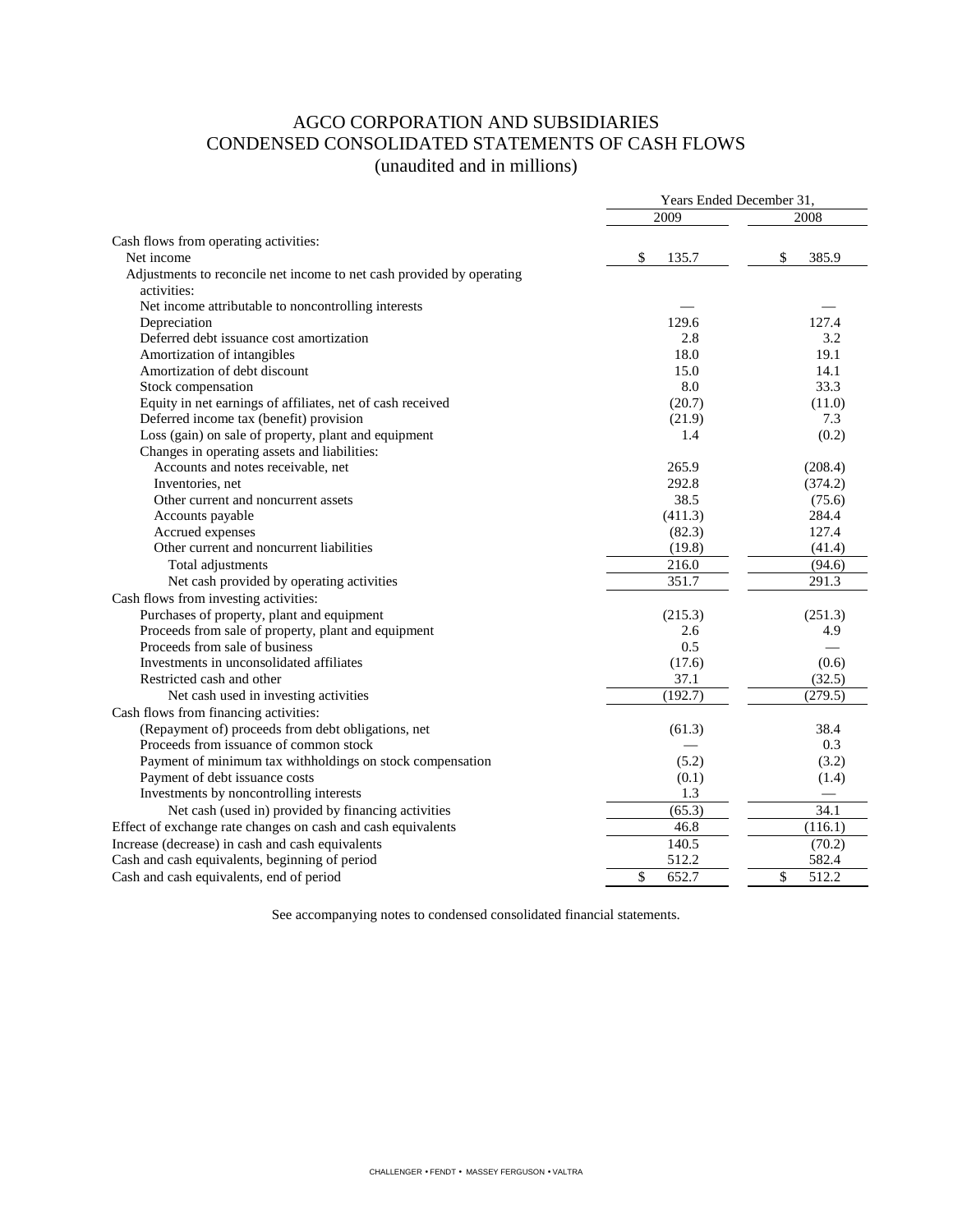# AGCO CORPORATION AND SUBSIDIARIES NOTES TO CONDENSED CONSOLIDATED FINANCIAL STATEMENTS (unaudited, in millions, except per share data)

#### **1. STOCK COMPENSATION EXPENSE**

The Company recorded stock compensation expense as follows:

|                                              | Three Months Ended |       |              | Years Ended |  |              |  |      |
|----------------------------------------------|--------------------|-------|--------------|-------------|--|--------------|--|------|
|                                              |                    |       | December 31. |             |  | December 31, |  |      |
|                                              | 2009               |       | 2008<br>2009 |             |  | 2008         |  |      |
| Cost of goods sold                           |                    | (0.5) |              | 0.8         |  |              |  |      |
| Selling, general and administrative expenses |                    | (2.8) |              | 10.7        |  |              |  | 32.0 |
| Total stock compensation expense             |                    | 3.3)  |              |             |  |              |  | 33.5 |

#### **2. RESTRUCTURING AND OTHER INFREQUENT EXPENSES**

 During 2009, the Company recorded restructuring and other infrequent expenses of approximately \$13.2 million, primarily related to severance and other related costs associated with the Company's rationalization of its operations in France, the United Kingdom, Finland, Germany, the United States and Denmark. During 2008, the Company recorded restructuring and other infrequent expenses of approximately \$0.2 million, primarily related to severance and employee relocation costs associated with the Company's rationalization of its Valtra sales office located in France.

#### **3. INDEBTEDNESS**

Indebtedness at December 31, 2009 and 2008 consisted of the following:

|                                                     | December 31.<br>2009 | December 31,<br>2008 |
|-----------------------------------------------------|----------------------|----------------------|
| $6\frac{7}{8}\%$ Senior subordinated notes due 2014 | 286.5                | 279.4                |
| 134% Convertible senior subordinated notes due 2033 | 193.0                | 185.3                |
| 1¼% Convertible senior subordinated notes due 2036  | 167.5                | 160.3                |
| Other long-term debt                                | 0.1                  | 0.1                  |
|                                                     | 647.1                | 625.1                |
| Current portion of long-term debt<br>Less:          | (0.1)                | (0.1)                |
| 134% Convertible senior subordinated notes due 2033 | (193.0)              |                      |
| Total indebtedness, less current portion            | 454.0                | 625.0                |

 Holders of the Company's 1¾% convertible senior subordinated notes due 2033 and 1¼% convertible senior subordinated notes due 2036 may convert the notes if, during any fiscal quarter, the closing sales price of the Company's common stock exceeds 120% of the conversion price of \$22.36 per share for the 1¾% convertible senior subordinated notes and \$40.73 per share for the 1¼% convertible senior subordinated notes for at least 20 trading days in the 30 consecutive trading days ending on the last trading day of the preceding fiscal quarter. As of December 31, 2009, the closing sales price of the Company's common stock had exceeded 120% of the conversion price of the 1¾% convertible senior subordinated notes for at least 20 trading days in the 30 consecutive trading days ending December 31, 2009, and, therefore, the Company classified the notes as a current liability. In accordance with Accounting Standards Update No. 2009-04, "Accounting for Redeemable Equity Instruments," the Company also classified the equity component of the 1¾% convertible senior subordinated notes as "temporary equity." The amount classified as "temporary equity" was measured as the excess of (a) the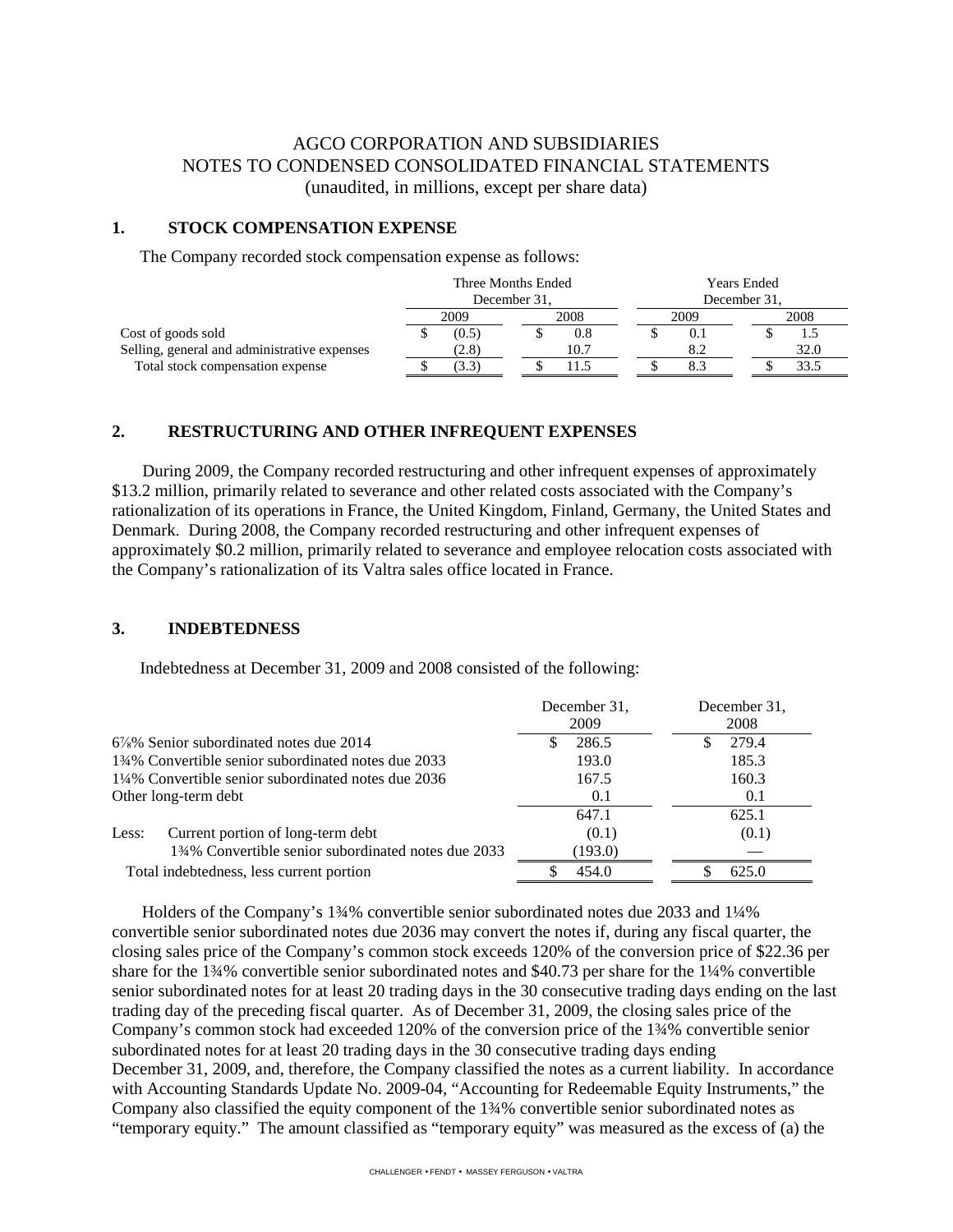amount of cash that would be required to be paid upon conversion over (b) the current carrying amount of the liability-classified component. Future classification of both notes between current and long-term debt and classification of the equity component of both notes as "temporary equity" is dependent on the closing sales price of the Company's common stock during future quarters. The Company believes it is unlikely the holders of the notes would convert the notes under the provisions of the indenture agreement, thereby requiring the Company to repay the principal portion in cash. In the event the notes were converted, the Company believes it could repay the notes with available cash on hand, funds from the Company's \$300.0 million multi-currency revolving credit facility, or a combination of these sources.

#### **4. INVENTORIES**

Inventories at December 31, 2009 and December 31, 2008 were as follows:

|                              | December 31,<br>2009 | December 31,<br>2008 |  |
|------------------------------|----------------------|----------------------|--|
| Finished goods               | 480.0                | 484.9                |  |
| Repair and replacement parts | 383.1                | 396.1                |  |
| Work in process              | 86.5                 | 130.5                |  |
| Raw materials                | 237.7                | 378.4                |  |
| Inventories, net             | \$1,187.3            | 1,389.9              |  |

## **5. ACCOUNTS RECEIVABLE SECURITIZATION AND SALES AGREEMENTS**

At December 31, 2009, the Company had an accounts receivable securitization facility in Europe with outstanding funding totaling approximately  $\epsilon$ 104.6 million (or approximately \$149.9 million). Wholesale accounts receivable are sold on a revolving basis to commercial paper conduits under the European facility through a wholly-owned qualifying special purpose entity (a "QSPE") in the United Kingdom. At December 31, 2008, outstanding funding under the Company's accounts receivable securitization facilities in the United States, Canada and Europe were approximately \$483.2 million.

On December 22, 2009, the Company terminated and replaced its U.S. and Canadian accounts receivable securitization facilities of \$280.0 million and \$70.0 million, respectively, with new accounts receivable sales agreements that will permit the transfer, on an ongoing basis, substantially all of its wholesale interest-bearing and non-interest bearing receivables in North America to AGCO Finance LLC and AGCO Finance Canada, Ltd., its 49% owned U.S. and Canadian retail finance joint ventures. This agreement also replaced a May 2005 agreement whereby the Company sold interest-bearing receivables to AGCO Finance LLC and AGCO Finance Canada, Ltd. on an ongoing basis. The new accounts receivable sales agreements provide for funding of up to \$600.0 million of U.S. accounts receivable and up to C\$250.0 million dollars (or approximately \$234.7 million as of December 31, 2009), both of which may be increased in the future at the discretion of AGCO Finance LLC and AGCO Finance Canada, Ltd. respectively.

As of December 31, 2009, net cash received from receivables sold under the U.S. and Canadian accounts receivable sales agreements with AGCO Finance LLC and AGCO Finance Canada, Ltd. was approximately \$444.6 million. As of December 31, 2008, the balance of interest-bearing receivables that had been transferred to AGCO Finance LLC and AGCO Finance Canada, Ltd. under the Company's former arrangement to transfer wholesale interest-bearing receivables was approximately \$59.0 million.

AGCO Finance entities also provide wholesale financing to AGCO's dealers in certain markets in Europe, Brazil and Australia. The receivables associated with these arrangements are also without recourse to the Company. The Company does not service the receivables and does not maintain any direct retained interest in the receivables. As of December 31, 2009, AGCO Finance entities had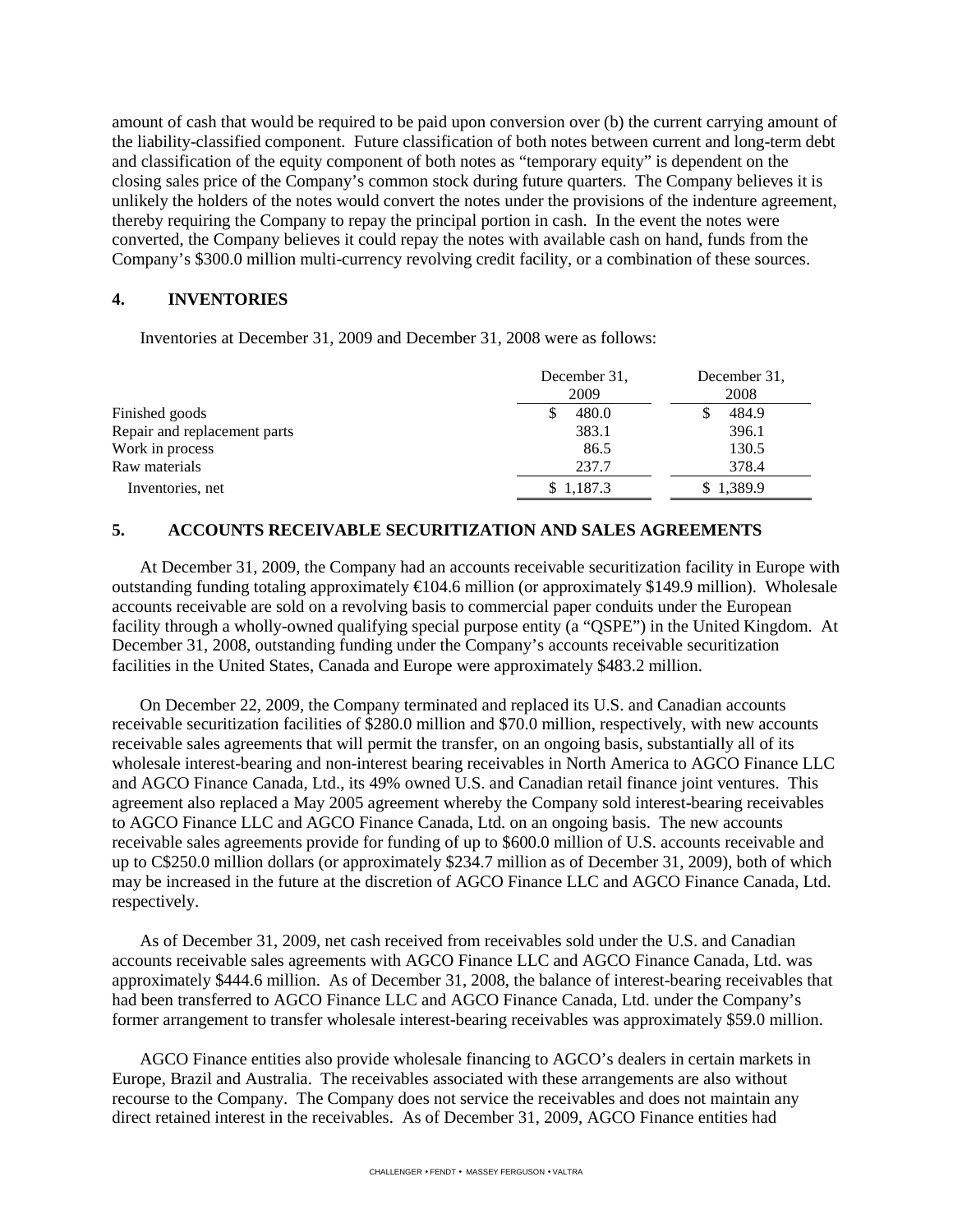approximately \$176.9 million of outstanding wholesale accounts receivable in these markets. In addition, the Company sells certain trade receivables under factoring arrangements to other financial institutions around the world.

Losses on sales of receivables primarily from securitization facilities, included in "other expense, net" were \$3.8 million and \$5.7 million for the three months ended December 31, 2009 and 2008, respectively, and \$15.6 million and \$27.3 million for the years ended December 31, 2009 and 2008, respectively.

#### **6. EARNINGS PER SHARE**

The Company's convertible senior subordinated notes provide for (i) the settlement upon conversion in cash up to the principal amount of the converted notes with any excess conversion value settled in shares of the Company's common stock, and (ii) the conversion rate to be increased under certain circumstances if the notes are converted in connection with certain change of control transactions. Dilution of weighted shares outstanding will depend on the Company's stock price for the excess conversion value using the treasury stock method. A reconciliation of net income attributable to AGCO Corporation and subsidiaries and weighted average common shares outstanding for purposes of calculating basic and diluted earnings per share for the three months and years ended December 31, 2009 and 2008 is as follows:

|                                                                                                                                                               | Three Months Ended December 31, |            | Years Ended December 31, |              |  |  |
|---------------------------------------------------------------------------------------------------------------------------------------------------------------|---------------------------------|------------|--------------------------|--------------|--|--|
|                                                                                                                                                               | 2009                            | 2008       | 2009                     | 2008         |  |  |
| Basic net income per share:<br>Net income attributable to AGCO                                                                                                |                                 |            |                          |              |  |  |
| Corporation and subsidiaries                                                                                                                                  | \$<br>33.5                      | 98.5<br>\$ | 135.7<br>\$              | 385.9<br>\$. |  |  |
| Weighted average number of common<br>shares outstanding                                                                                                       | 92.3                            | 91.7       | 92.2                     | 91.7         |  |  |
| Basic net income per share attributable to<br>AGCO Corporation and subsidiaries                                                                               | 0.36<br>\$                      | 1.07<br>\$ | 1.47<br>S                | 4.21<br>S    |  |  |
| Diluted net income per share:<br>Net income attributable to AGCO<br>Corporation and subsidiaries for<br>purposes of computing<br>diluted net income per share | 33.5<br>\$                      | 98.5       | 135.7                    | 385.9<br>\$. |  |  |
|                                                                                                                                                               |                                 | \$         | \$                       |              |  |  |
| Weighted average number of common<br>shares outstanding<br>Dilutive stock options, performance<br>share awards and restricted                                 | 92.3                            | 91.7       | 92.2                     | 91.7         |  |  |
| stock awards<br>Weighted average assumed conversion                                                                                                           | 1.1                             | 1.0        | 0.4                      | 0.4          |  |  |
| of contingently convertible senior<br>subordinated notes<br>Weighted average number of common                                                                 | 2.2                             | 1.5        | 1.5                      | 5.6          |  |  |
| and common equivalent shares<br>outstanding for purposes of<br>computing diluted earnings per<br>share                                                        | 95.6                            | 94.2       | 94.1                     | 97.7         |  |  |
| Diluted net income per share attributable to<br>AGCO Corporation and subsidiaries                                                                             | 0.35<br>\$                      | 1.05       | 1.44                     | 3.95         |  |  |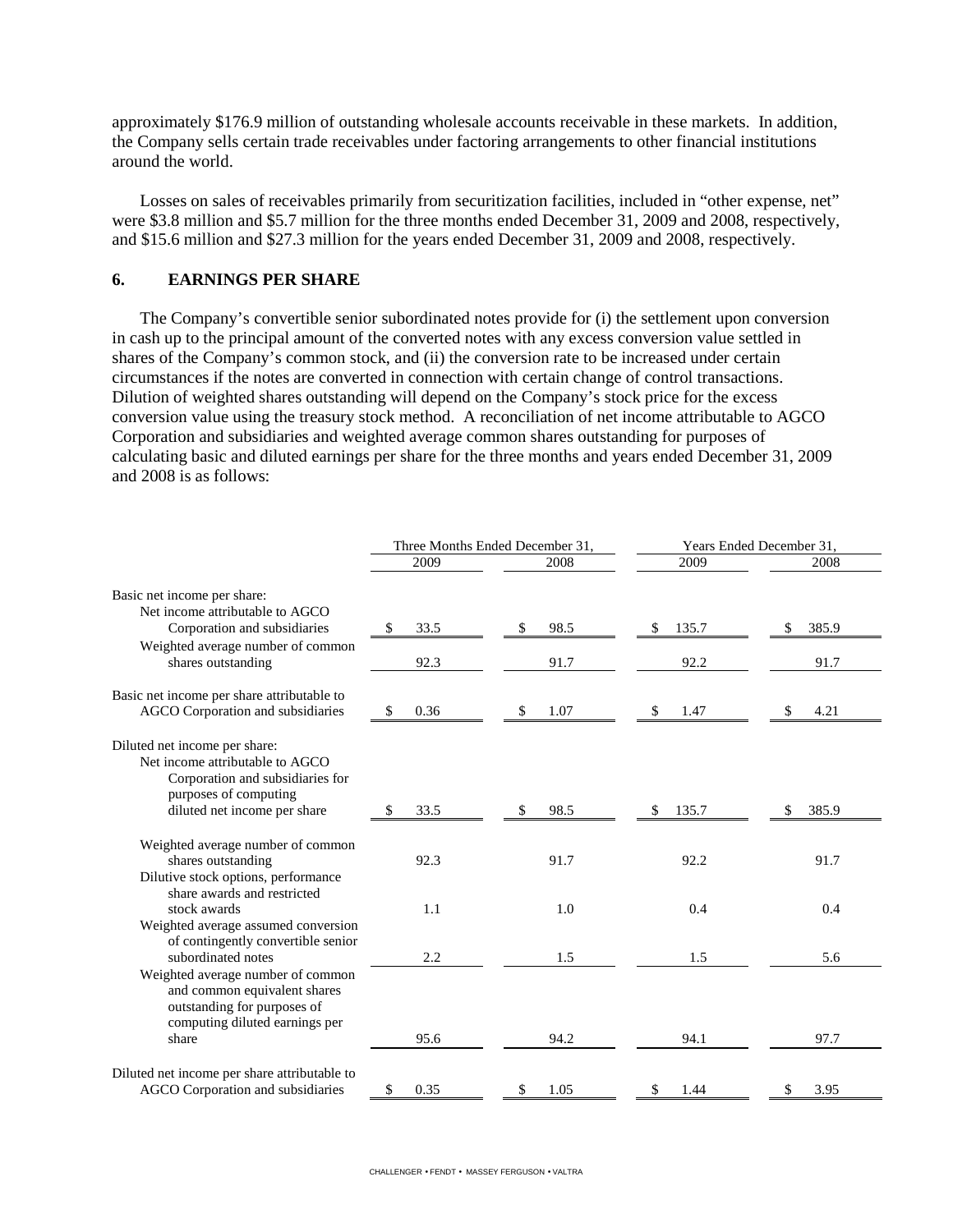#### **7. SEGMENT REPORTING**

The Company has four reportable segments: North America; South America; Europe/Africa/Middle East; and Asia/Pacific. Each regional segment distributes a full range of agricultural equipment and related replacement parts. The Company evaluates segment performance primarily based on income from operations. Sales for each regional segment are based on the location of the third-party customer. The Company's selling, general and administrative expenses and engineering expenses are charged to each segment based on the region and division where the expenses are incurred. As a result, the components of income from operations for one segment may not be comparable to another segment. Segment results for the three months and years ended December 31, 2009 and 2008 are as follows:

| Three Months Ended<br>December 31. | North<br>America | South<br>America | Europe/Africa/<br>Middle East |                      | Consolidated |
|------------------------------------|------------------|------------------|-------------------------------|----------------------|--------------|
| 2009                               |                  |                  |                               |                      |              |
| Net sales                          | \$311.5          | \$429.1          | \$1,026.6                     | $\mathbb{S}$<br>85.3 | \$1,852.5    |
| (Loss) income from operations      | (5.1)            | 35.3             | 35.4                          | 7.0                  | 72.6         |
| 2008                               |                  |                  |                               |                      |              |
| Net sales                          | \$520.5          | \$327.4          | \$1,266.3                     | \$<br>43.0           | \$2,157.2    |
| Income from operations             | 18.2             | 22.3             | 133.5                         | 2.5                  | 176.5        |
|                                    |                  |                  |                               |                      |              |
| <b>Years Ended</b>                 | North            | South            | Europe/Africa/                | Asia/                |              |
| December 31,                       | America          | America          | Middle East                   | Pacific              | Consolidated |
| 2009                               |                  |                  |                               |                      |              |
| Net sales                          | \$1,442.7        | \$1,167.1        | \$3,782.1                     | \$238.5              | \$6,630.4    |
| Income from operations             | 21.9             | 64.6             | 222.3                         | 21.2                 | 330.0        |
| 2008                               |                  |                  |                               |                      |              |
| Net sales                          | \$1,794.3        | \$1,496.5        | \$4,905.4                     | \$228.4              | \$8,424.6    |
| Income from operations             | 8.6              | 134.2            | 517.1                         | 28.3                 | 688.2        |

A reconciliation from the segment information to the consolidated balances for income from operations is set forth below:

|                                               | Three Months Ended<br>December 31. |              |  | <b>Years Ended</b><br>December 31, |  |        |      |        |
|-----------------------------------------------|------------------------------------|--------------|--|------------------------------------|--|--------|------|--------|
|                                               |                                    | 2009<br>2008 |  | 2009                               |  |        | 2008 |        |
| Segment income from operations                |                                    | 72.6         |  | 176.5                              |  | 330.0  |      | 688.2  |
| Corporate expenses                            |                                    | (12.4)       |  | (21.7)                             |  | (71.3) |      | (71.9) |
| Stock compensation expense                    |                                    | 2.8          |  | (10.7)                             |  | (8.2)  |      | (32.0) |
| Restructuring and other infrequent (expenses) |                                    |              |  |                                    |  |        |      |        |
| income                                        |                                    | (9.4)        |  | 0.1                                |  | (13.2) |      | (0.2)  |
| Amortization of intangibles                   |                                    | (4.7)        |  | (4.2)                              |  | (18.0) |      | (19.1) |
| Consolidated income from operations           |                                    | 48.9         |  | 140.0                              |  | 219.3  |      | 565.0  |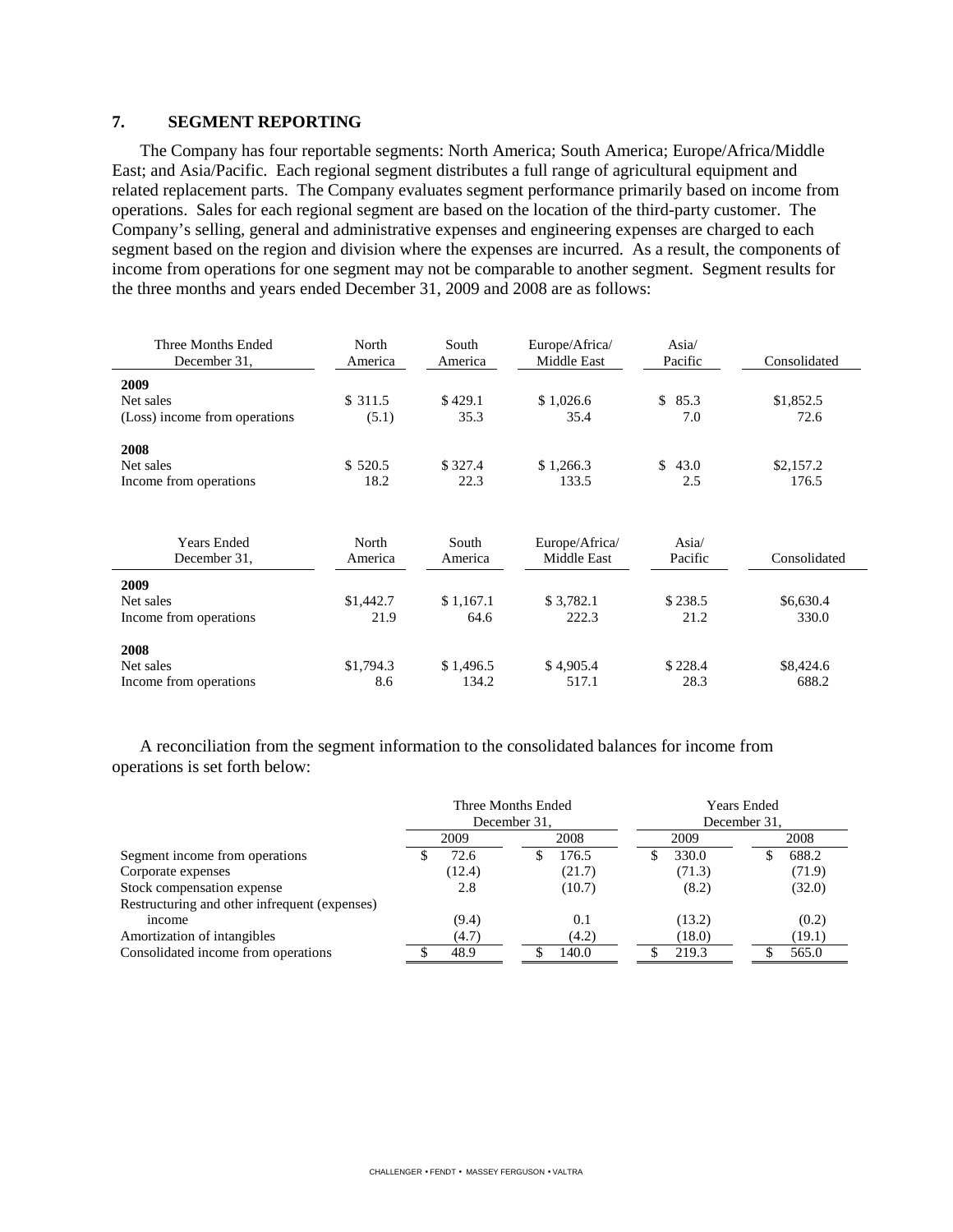#### **RECONCILIATION OF NON-GAAP MEASURES**

This earnings release discloses adjusted income from operations, net income and earnings per share, all of which exclude amounts that differ from the most directly comparable measure calculated in accordance with U.S. generally accepted accounting principles ("GAAP"). A reconciliation of each of these financial measures to the most directly comparable GAAP measure is included below.

The following is a reconciliation of adjusted income from operations, net income and earnings per share to reported income from operations, net income and earnings per share for the three months ended December 31, 2009 and 2008 (in millions, except per share data):

|                                                               | Three months ended December 31,     |                              |                                  |                                     |                                     |                                  |  |
|---------------------------------------------------------------|-------------------------------------|------------------------------|----------------------------------|-------------------------------------|-------------------------------------|----------------------------------|--|
|                                                               | 2009                                |                              |                                  | 2008                                |                                     |                                  |  |
|                                                               | Income<br>From<br><b>Operations</b> | Net<br>Income <sup>(1)</sup> | Earnings<br>Per<br>$Share^{(1)}$ | Income<br>From<br><b>Operations</b> | <b>Net</b><br>Income <sup>(1)</sup> | Earnings<br>Per<br>$Share^{(1)}$ |  |
| As adjusted<br>Restructuring and other<br>infrequent expenses | 58.3<br>\$                          | 40.3<br>\$.                  | \$0.42                           | \$139.9                             | \$98.5                              | \$1.05                           |  |
| $(income)^{(2)}$                                              | 9.4                                 | 6.8                          | 0.07                             | (0.1)                               |                                     |                                  |  |
| As reported                                                   | 48.9                                | 33.5<br>S.                   | \$0.35                           | \$140.0                             | 98.5<br>S                           | \$1.05                           |  |

(1) Net income and earnings per share amounts are after tax.<br>(2) The restructuring and other infragment expenses records

The restructuring and other infrequent expenses recorded during the fourth quarter of 2009 related primarily to severance costs associated with the Company's rationalization of its operations in the United States, the United Kingdom, France, Germany and Denmark. The restructuring and other infrequent income recorded in the fourth quarter of 2008 related to reversal of excess accrued severance and employee relocation costs associated with the Company's rationalization of certain parts, sales and marketing and administration functions in Germany.

The following is a reconciliation of adjusted income from operations, net income and earnings per share to reported income from operations, net income and earnings per share for the years ended December 31, 2009 and 2008 (in millions, except per share data):

|                                        | Years ended December 31,            |                                     |                                  |                                     |                                     |                                  |  |
|----------------------------------------|-------------------------------------|-------------------------------------|----------------------------------|-------------------------------------|-------------------------------------|----------------------------------|--|
|                                        | 2009                                |                                     |                                  | 2008                                |                                     |                                  |  |
|                                        | Income<br>From<br><b>Operations</b> | <b>Net</b><br>Income <sup>(1)</sup> | Earnings<br>Per<br>$Share^{(1)}$ | Income<br>From<br><b>Operations</b> | <b>Net</b><br>Income <sup>(1)</sup> | Earnings<br>Per<br>$Share^{(1)}$ |  |
| As adjusted<br>Restructuring and other | \$232.5                             | \$145.5                             | \$1.55                           | \$565.2                             | \$386.1                             | \$3.95                           |  |
| infrequent expenses $^{(2)}$           | 13.2                                | 9.8                                 | 0.11                             | 0.2                                 | 0.2                                 |                                  |  |
| As reported                            | \$219.3                             | \$135.7                             | \$ 1.44                          | \$565.0                             | \$385.9                             | \$3.95                           |  |

(1) Net income and earnings per share amounts are after tax.<br>(2) The restructuring and other infraeuent expenses recorded

The restructuring and other infrequent expenses recorded in 2009 primarily related to severance and other related costs associated with the Company's rationalization of its operations in France, the United Kingdom, Finland, Germany, the United States and Denmark. The restructuring and other infrequent expenses recorded in 2008 primarily related to severance and employee relocation costs associated with the Company's rationalization of its Valtra sales office located in France.